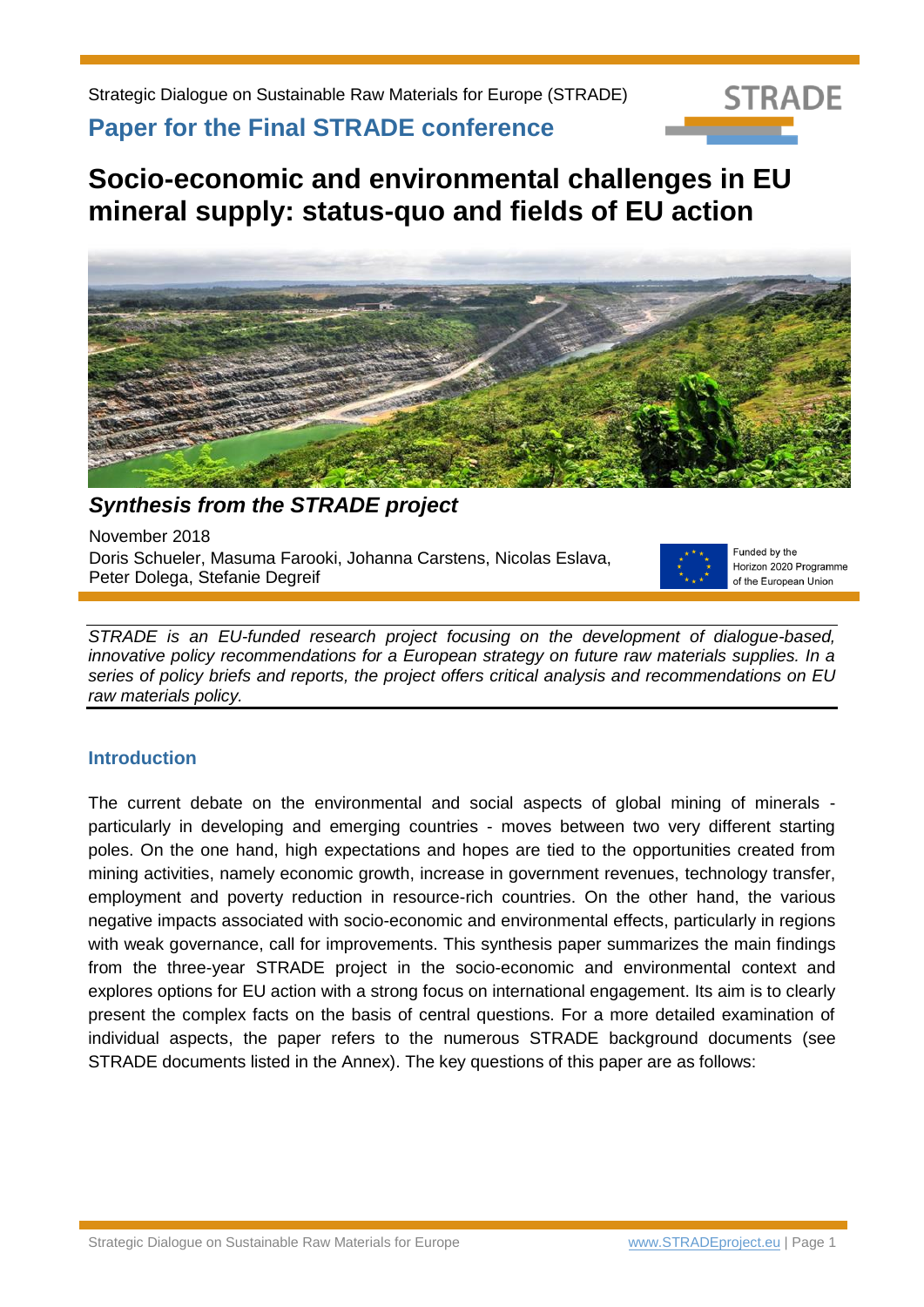# *Key Questions*

- *1. [EU mineral demand: what is the status quo and what are future trends?](#page-2-0)*
- *2. [Where do EU minerals come from?](#page-2-1)*
- *3. [What are the main environmental and socio-economic topics when discussing responsible](#page-3-0)  [mining?](#page-3-0)*
- *4. [Do the many existing responsible mining standards address the main challenges](#page-4-0)  [adequately?](#page-4-0)*
- *5. [How sustainable is current EU primary mineral use with respect to environmental and social](#page-5-0)  [issues?](#page-5-0)*
- *6. [Which are basic principles and motivation for EU action?](#page-6-0)*
- *7. [Which are the principal approaches of action the EU can follow to increase the share of](#page-8-0)  [responsibly sourced minerals?](#page-8-0)*
- *8. [What is STRADE's perspective on EU mining?](#page-9-0)*
- *9. [What is STRADE's perspective on EU engagement to increase global gove](#page-10-0)rnance?*
- *10. [Which is STRADE's perspective on responsible sourcing of conflict minerals?](#page-11-0)*
- *11. [What is the state of play in responsible sourcing of minerals beyond conflict minerals?](#page-13-0)*
- *12. [Which is STRADE's perspective on the artisanal and small](#page-15-0)-scale mining sector?*
- *13. [What is STRADE's perspective on EU companies' Corporate Social Responsibility?](#page-16-0)*
- *14. [Do we need a globally accepted international responsible mining standard?](#page-17-0)*
- *15. [What are the current challenges and perspectives of materials for green technologies?](#page-18-0)*
- *16. [How does the EU address selected environmental challenges \(tailing dam management and](#page-20-0)  [legacy mines\)?](#page-20-0)*
- *17. [What are the main conclusions in terms of EU action?](#page-22-0)*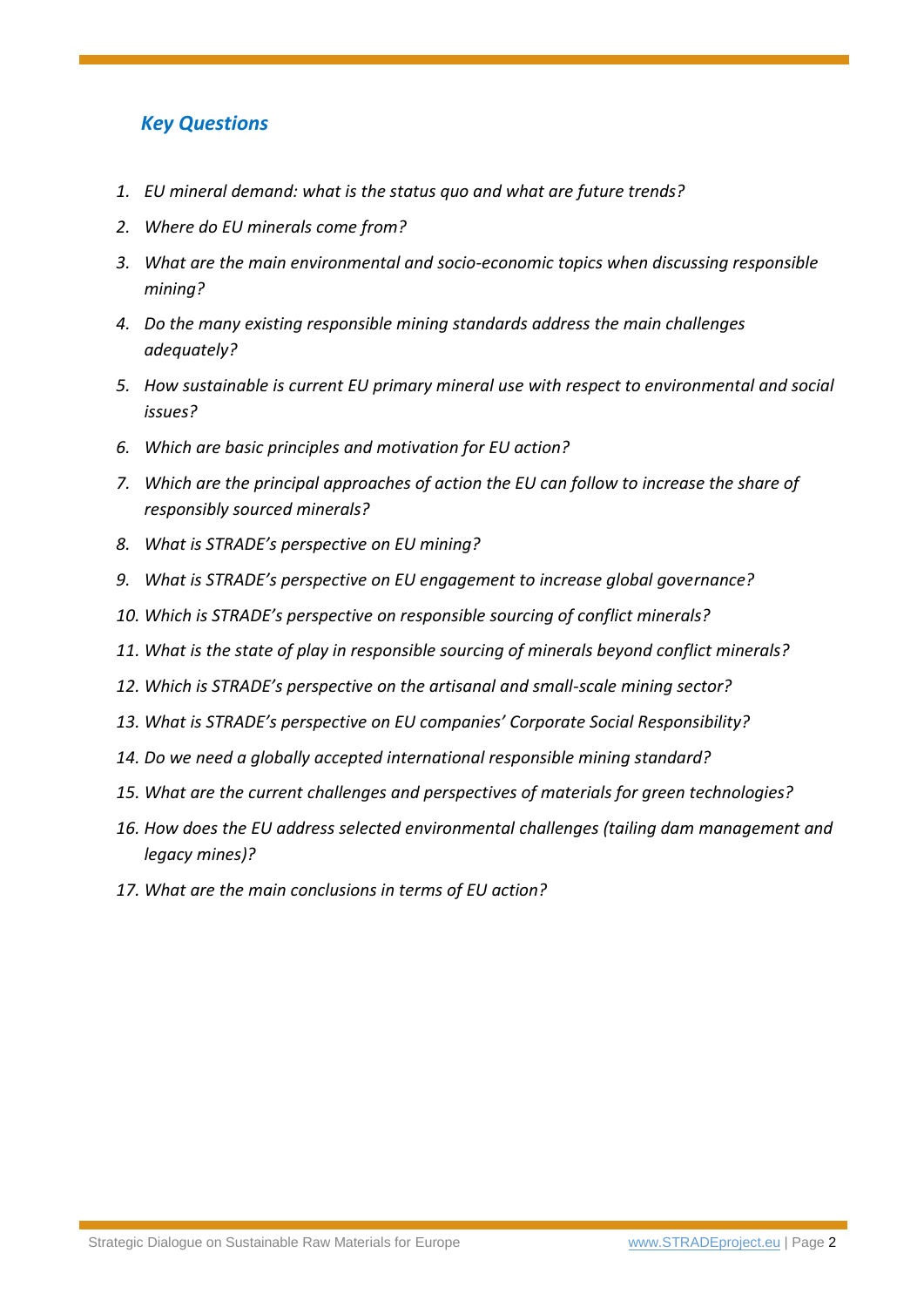#### **1. EU mineral demand: what is the status quo and what are future trends?**

<span id="page-2-0"></span>The EU primary demand of minerals is around a quarter of global primary demand in 2017. While the mineral demand of the EU is expected to remain stable for many of the minerals in the coming years, a continuous increase in demand is expected globally – with China expected to account for nearly half of global demand in the medium term. In addition to this overall trend, it must be taken into account that the global transition to a fossil-free future will increase the demand for many metals and minerals to varying degrees. Particularly, higher demand increases for minerals of greater relevance for green technologies, within the overall demand, are expected for lithium, cobalt, indium and neodymium – globally and in Europe. For most other metals, e.g. aluminium and iron-ore, the demand in traditional sectors, e.g. construction, machinery and infrastructure, will remain the most relevant demand driver $1,2$ .

## **2. Where do EU minerals come from?**

<span id="page-2-1"></span>While raw materials mined in the EU only supply a minor share of European demand, European recycling plays an important role in the European material supply structure. Nevertheless, imports still meet a high share of European demand. These include not only the imports of ores and concentrates, but also imports of downstream products: metals, alloys, intermediate and finished products.

The EU mining covers only a small share of EU's demand of primary minerals. The following ore exporting countries play an important role in European supply: Chile (copper, lithium), Peru (copper), Brazil (iron), Guinea (bauxite), Indonesia (tin), South-Africa (platinum), Philippines (nickel); USA (zinc, molybdenum), Australia (zinc, titanium), Bolivia (zinc), Turkey (magnesium) and DRC (cobalt, tantalum, tin, gold), Gabon (manganese), Canada (titanium), India (titanium), Norway (titanium) and China (rare earths). The list shows that developing and emerging countries have a key role in EU mineral supply. The EU imports of processed goods frequently originate from other regions that in turn have imported the raw materials from the above mentioned countries. Particularly, China and Russia play an important role in the supply of intermediate products to the EU's manufacturing industry.

#### *[Policy Brief on EU Raw Material Flows](http://www.stradeproject.eu/fileadmin/user_upload/pdf/STRADEPolBrf_02-2017_RawMaterialFlows_Mar2017_FINAL.pdf)*

In the global mining sector, **EU-headquartered mining companies** account for a small share of global production, compared to mining companies based in Canada, China and Australia. After Brexit, the share of EU-based mining companies will further decrease significantly, since the majority of EU mining companies are listed on the London Stock Exchange or head-quartered in the UK. For example, ignoring the coal producers and the integrated steel producers, the total revenues of UK headquartered mining companies in 2017 was €45 billion, while the revenues of companies headquartered in the rest of the EU were only around half of that (€27 billion). The EU mining tech sector, which provides mining equipment, including environment technology, is well represented in the international mining business and will be a relevant player even after Brexit.

<sup>1</sup> World Bank (2017). The Growing Role of Minerals and Metals for a Low Carbon Future, http://documents.worldbank.org/curated/en/207371500386458722/pdf/117581-WP-P159838-PUBLIC-ClimateSmartMiningJuly.pdf

<sup>2</sup> De Koning, A.; Kleijn, R.; Huppes, G.; Sprecher, B.; van Engelen, G.; Tukker, A.: Metal supply constraints for a lowcarbon economy?; Supporting Information for the article; Resources; Conservation & Recycling 219, 2018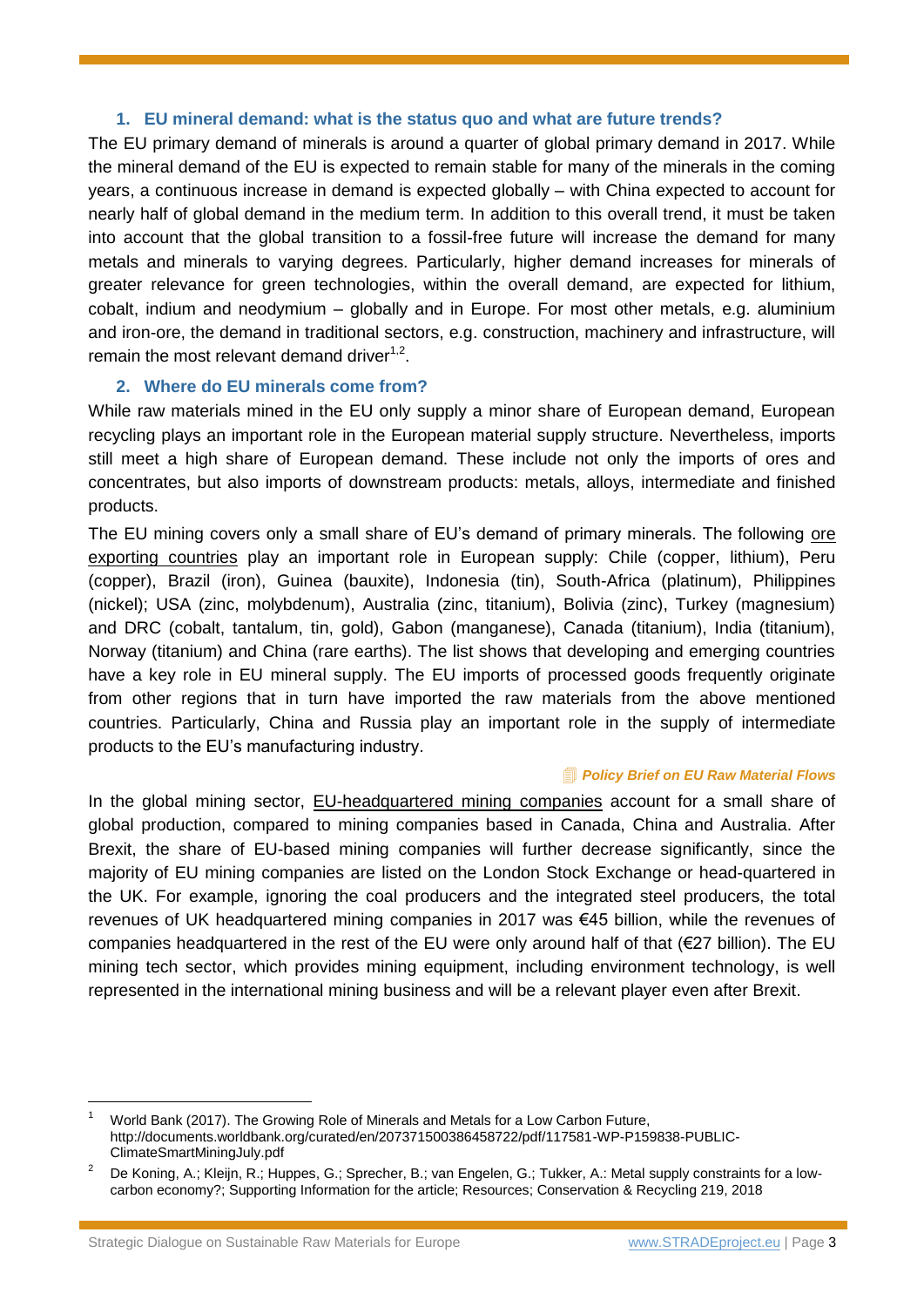#### <span id="page-3-0"></span>**3. What are the main environmental and socio-economic topics when discussing responsible mining?**

Despite large improvements in national legal and regulatory requirements and industry engagement and manifold examples of successful implementation of responsible mining practices in the last decade, mining in the 21st century can still be greatly improved, particularly in countries weak on governance, monitoring and sanction mechanisms. The following paragraphs shortly outline the three main challenges: 1) environmental damage, 2) community and work-forces related issues and human rights, and 3) economic contribution from mining as starting point for poverty alleviation and more diversified economic development. Related to these issues, many communities in regions with weak governance have experienced the negative consequences of mining activities and/or poor governance, corruption and mismanagement of mining revenues. With this legacy, the mining sector currently faces widespread mistrust and rejection from communities in many parts of the world; mining companies need to make concerted efforts to regain this trust. Particularly in some regions in Latin America, the lack of acceptance of mining is also a risk for national economics, which heavily rely on mining revenues.

Environmental issues. The most relevant environmental impacts mainly occur at poorly managed mining sites – especially groundwater contamination by acid mine drainage and tailing dam failures, soil contamination from dust and erosion, damage of ecosystems, loss of agricultural land and ecological disaster from tailing dam bursts. These need to be tackled by international, EU and national policies. Another frequent hot spot is the intensification of water stress by mining activities. Due to lack of environmental management, the ASM sector can cause even more environmental damage than the LSM sector. A serious challenge in the artisanal small-scale sector (ASM) sector are the massive mercury emissions from gold extraction.

#### *[Policy Brief on Environmental Challenges](http://www.stradeproject.eu/fileadmin/user_upload/pdf/PolicyBrief_04-2016_Sep2016_FINAL.pdf)*

Work-forces related issues and human rights. In regions with poor governance, the large-scale mining sector's (LSM) most salient human right risks relate to land (mainly relocation and eviction) and to environmental impacts from area clearing measures and contamination (mainly from mining waste and tailings storage). They can greatly affect local communities. In ASM, labour-related human rights problems are prominent, e.g. child and slave labour, bad working conditions, mercury contamination and environmental destruction from mining operations. Extortion of ASM operations by criminal groups and financing of armed conflict is another pressing issue, particularly in the Democratic Republic of Congo.

#### *[Policy Brief on Socio-Economic Challenges](http://www.stradeproject.eu/fileadmin/user_upload/pdf/PolicyBrief_05-2016_Oct2016_FINAL.pdf)*

Economic contribution: In contrast to the negative impacts outlined above, in many developing countries, mining is one of the few economic sectors with the potential to provide short and medium-term economic development and government revenues. Presupposing sound governance and a well-planned use of revenues, it is hoped that the mining sector can increasingly be harnessed for poverty alleviation and through linkages, support diversified economic development. Progress in this field is severely undermined by tax avoidance and base erosion and profit shift which is a serious cross-sectoral challenge. Success with building linkages and economic diversification also has remained limited. **[Report on cooperation with developing and emerging countries](http://www.stradeproject.eu/index.php?id=43)** 

 Recommendation: For most resource-rich developing countries, the mineral sector is expected to serve as a major driver of economic growth and employment, and resource revenues can be important for government budgets. The EU must acknowledge that economic priorities may at times outweigh socio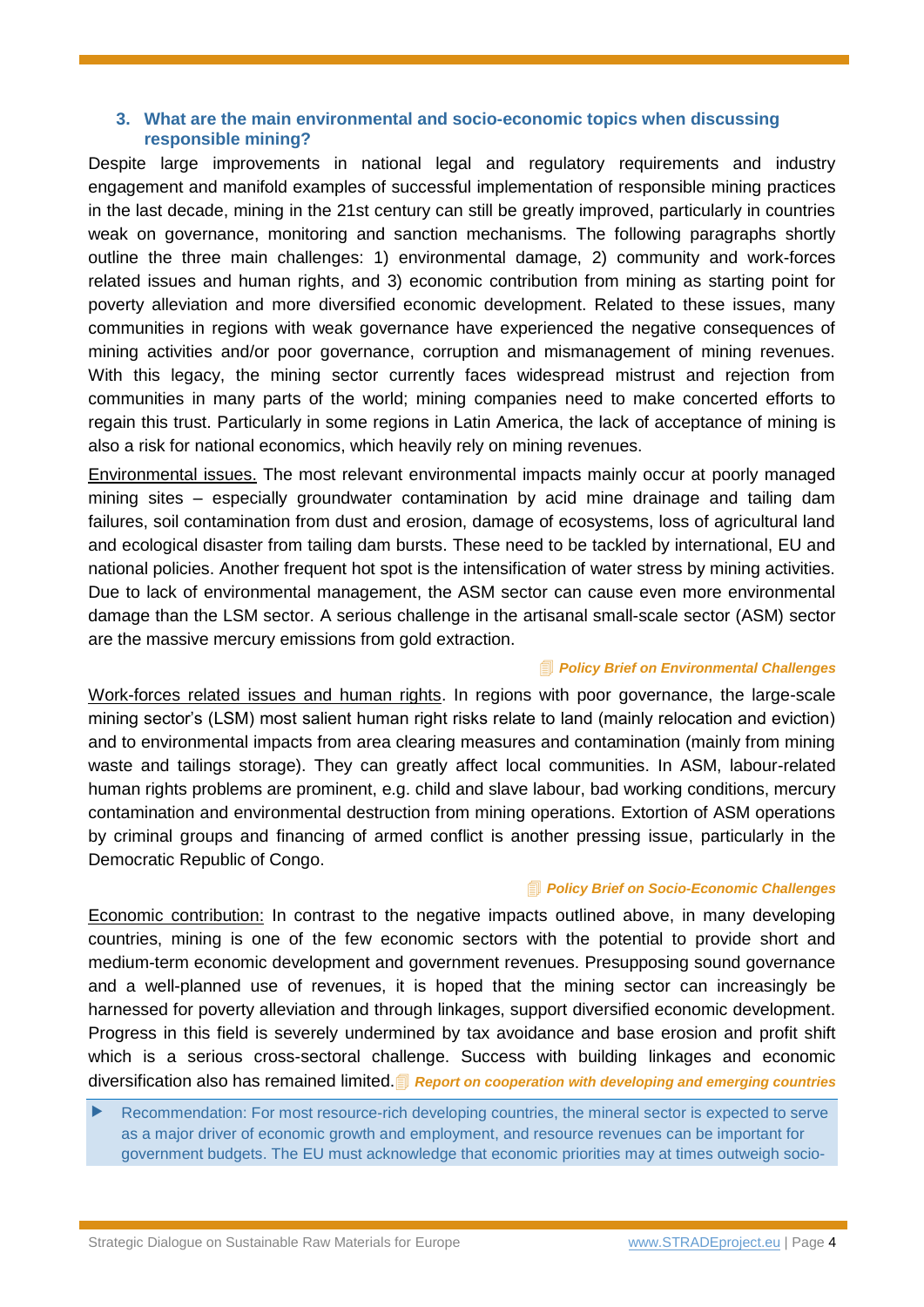environmental priorities for these countries and therefore the EU should consider these different perspectives in its policy dialogues with its partners.

- Recommendation: STRADE acknowledges that tax avoidance is a highly relevant issue for the sustainable development agenda, particularly in Africa. Though this cross-sectoral issue is out of the project's focus, STRADE recommends that the EU continues its work on this issue, in close collaboration with OECD and affected developing countries.
- Recommendation: The STRADE dialogue has shown that the mining sector's contribution to the African industry and economy, including mineral processing value chains, is of central importance for African partners. Some stakeholders express the need to align the African Mining Vision and the EU Raw Materials Initiative with the African focus on industrial development; to create more linkages within the African economy and hereby support the achievement of the SDGs.
- Recommendation: The restriction on imposing export taxes on raw materials as negotiated by the EU under the Economic Partnership Agreements is considered highly controversial by some African stakeholders. They regard domestic protection as necessary to build African national mineral processing value chains. This viewpoint, the need to develop domestic processing capacity, must be taken into consideration in political dialogues.

The above outline of the main discussion points largely addresses mining in regions with weak governance, outside Europe. This is not to suggest that there are no problems or issues within Europe. However, due to well-developed governance structures, the challenges in Europe are much smaller; therefore, the main focus of this paper is on challenges from mining outside the EU.

#### <span id="page-4-0"></span>**4. Do the many existing responsible mining standards adequately address the main challenges?**

The STRADE research findings indicate that it is the successful and broad implementation of the already existing responsible mining schemes that is crucial, both of voluntary and regulatory requirements. The analysis of the various initiatives in the extractive sector shows that most environmental challenges<sup>3</sup> and most potentially negative impacts from mining on workers and communities are widely addressed by many standards that relate to LSM and ASM sites. This is valid for 'Western' initiatives as well as for Chinese initiatives. The landscape of standards is still scattered, and a globally-accepted guideline with an agreed minimum standard for responsible mining principles and good governance has not yet evolved. Nevertheless, the successful implementation of existing standards must be given the highest priority rather than the elaboration of further frameworks, as broad implementation is still pending. This refers particularly to regions with weak governance where, so far, the existing frameworks have only had limited effect on the overall performance of the mining industry. These standards do not reach many of the weak performers, such as state-owned enterprises in countries with weak governance, ASM, private mining companies and many mines in China.

Strategic Dialogue on Sustainable Raw Materials for Europe [www.STRADEproject.eu](http://www.stradeproject.eu/) | Page 5

<sup>3</sup> The STRADE Policy Brief on environmental initiatives concluded that most environmental challenges are widely addressed by the described standards that relate to LSM and ASM sites. Only the issues of short- and long term radiation exposure from mining waste and radioactive air and water emissions should be complemented.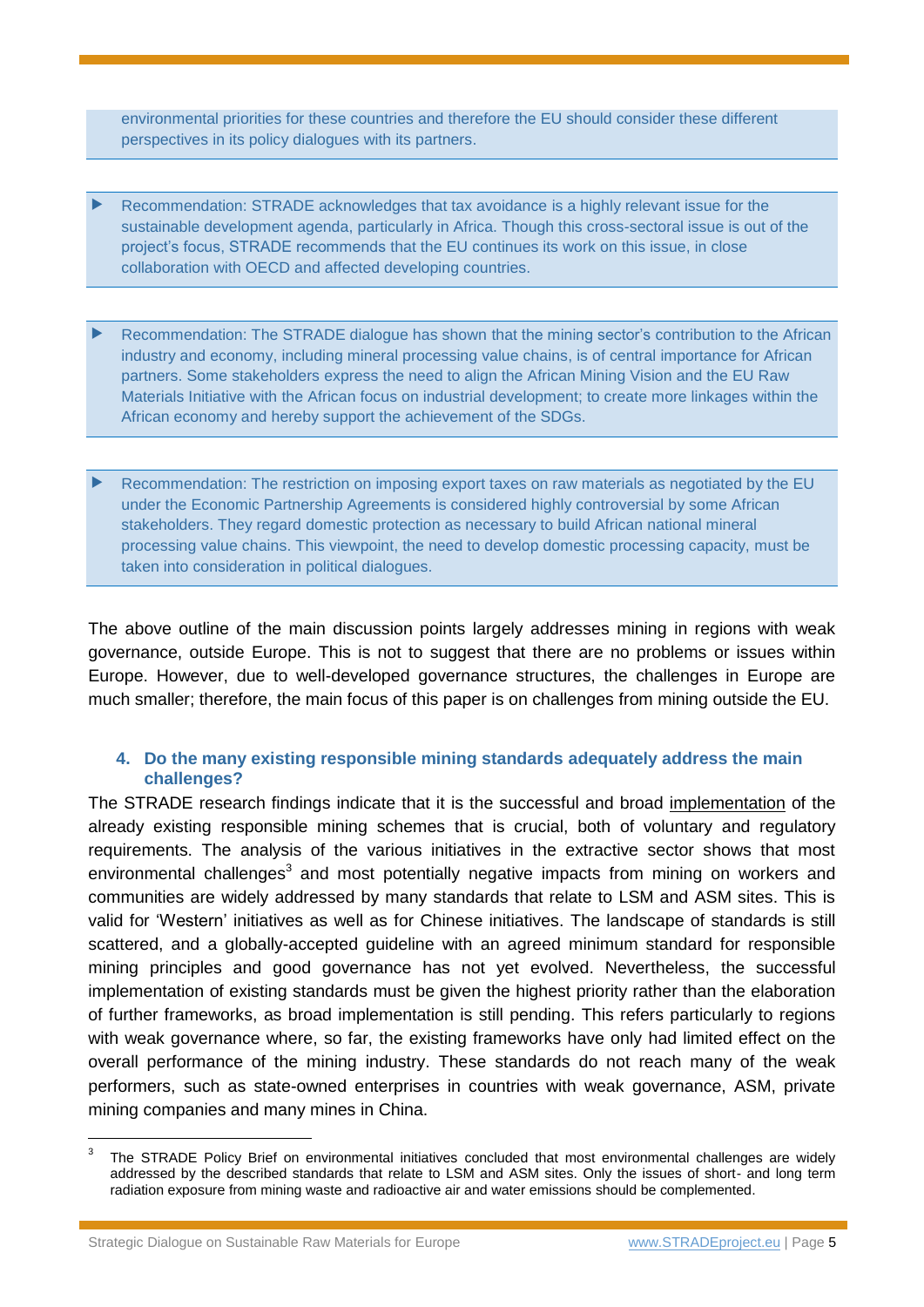*[Policy Brief on environmental initiatives](http://www.stradeproject.eu/fileadmin/user_upload/pdf/STRADE_PB_07_OEI_Nov.2016.pdf) [Policy Brief on socio-economic initiatives](http://www.stradeproject.eu/fileadmin/user_upload/pdf/PolicyBrief_09-2016_Dec2016_FINAL.pdf) [Policy Brief on China's approach towards responsible sourcing](http://www.stradeproject.eu/fileadmin/user_upload/pdf/STRADE_PB_03_2018_China_responsible_sourcing.pdf)*

Another important consideration in future dialogues with developing countries is that most responsible mining schemes have been developed by industrial countries' stakeholders or under the strong influence of industrialised countries. Future activities aiming at implementing responsible mining practice need to more clearly take a partnership approach, and the EU must acknowledge that economic development is often the highest priority of developing countries. Onesided EU requirements on environmental and social issues without offering support for an increasing economic contribution for developing host countries are not appropriate.

 Recommendation: A large number of good best-practice standards for responsible mining have been developed in recent years. The major challenge is their implementation. Where the EU engages for further activities and implementation strategies, partnership approaches are required, with strong participation from developing and emerging countries.

#### <span id="page-5-0"></span>**5. How sustainable is current EU primary mineral use with respect to environmental and social issues?**

Since the EU sources a large share of its raw materials and many intermediate products globally, and accounts for nearly 25% of global minerals use, it has a strong impact on the global mining sector. Although efforts towards responsible mining practices began some 20 years ago, and a large number of initiatives have emerged over the past decade, there is still no comprehensive overview of the state of sustainability for the global mining sector. There are no cross regional/international reviews, studies or analyses, only country focused ones. No systematic global inventory of tailing storage facilities, which represent the greatest environmental hazard potential, has been constructed. A major obstacle for the creation of such a data repository may be the large number of mines; a systematic recording and transparent evaluation would be required.

 Challenge: Although the global mining sector provides the inputs for many economic sectors, there is still no reliable and comparable data for its global environmental and social impacts. This is true for ASM, as well as for LSM and medium-scale mines.

Industrialized mining countries: It can be assumed that mining activity in industrialised countries now largely meets good standards and that the mining industry has made great efforts to improve its image and its performance over the past 20 years – although accidents and social problems still occur at mine sites in industrialized countries.

International LSM sector: Experts interviewed strongly assume that there has been significant progress in large-scale mining in developing and emerging countries. This applies in particular to the larger international companies that have developed their own standards (through associations such as ICMM and TSM), receive finance from financial institutions (compliant with the Equator Principles/IFC Performance Standards) and/or are listed on stock exchanges and therefore required to also comply with the latter's sustainability criteria. Nevertheless, further efforts on the part of these companies are still required, as some incidents in recent years have shown<sup>4</sup>.

Most of the initiatives evaluate the mining companies according to existing company policies on the standard related aspects or on the reporting of the companies, while the actual operational performance and impacts are only rarely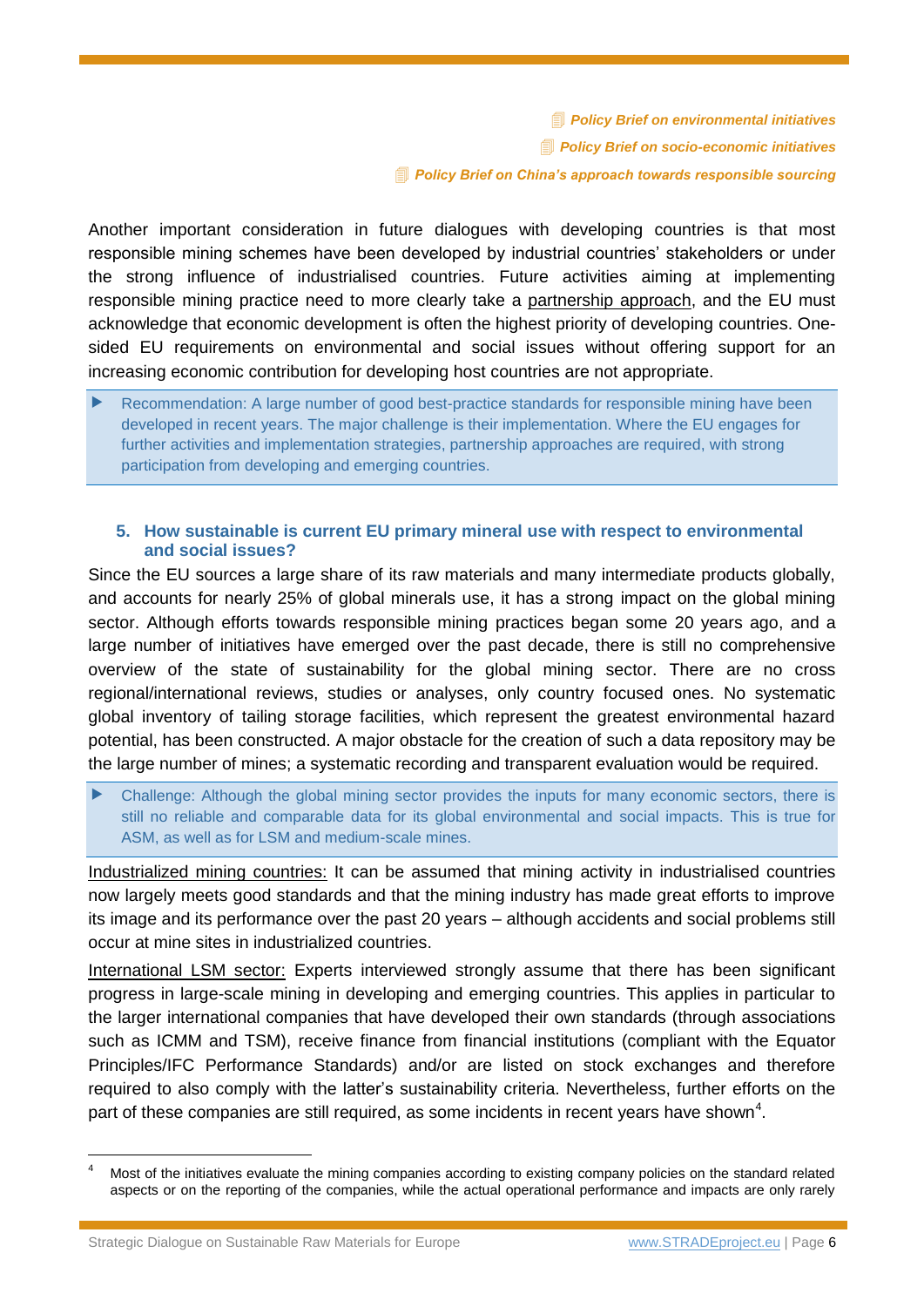Mining companies below the radar: There is very little transparency around non-listed companies operating in regions with weak governance, especially domestic companies, those privately held or listed at small stock exchanges, state owned enterprises and those that do not receive financing from Equator Principle compliant institutions. The incentives for these companies to comply with the current standards will decrease further as the standards become more ambitious.

 Challenge: A highly relevant global challenge is to reach mining companies below the radar which operate in regions with weak governance, especially domestic companies. Few incentives exist for them to follow best practice standards.

China's international mining activities, particularly in developing countries, have had a bad reputation in the past. However, the sweeping judgement that Chinese mining companies do not care about local social and environmental issues, is no longer valid. Though there are still badly managed Chinese mine sites, there is an increasing number of Chinese foreign mines which are managed similarly or even better than mines by the Western companies. The Chinese government and the China Banking Regulatory Commission principally support this trend, since they do not want the long-term and strategically relevant Belt & Road Initiative to be overshadowed by the damaging reputation of Chinese foreign mine sites, endangering partner states' acceptance of Chinese outbound activities.

*[Policy Brief on China's approach towards responsible sourcing](http://www.stradeproject.eu/fileadmin/user_upload/pdf/STRADE_PB_03_2018_China_responsible_sourcing.pdf)*

#### <span id="page-6-0"></span>The EU must recognize that Chinese foreign responsible mining practices are improving.

## **6. Which are basic principles and motivation for EU action?**

Importing minerals may be perceived as allowing the EU (and all other mineral importers) to transfer the burden of environmental and social impacts of mineral production to the host country. The sustainability burden is transferred to local communities and governments, which are often ill equipped to deal with them, if regulations and/or implementation are still lagging. This is contrary to the values of the EU and is reflected in various motivations for a commitment to responsible mining & sourcing which are described in the following paragraphs.

The European Union and its Member States have committed themselves to a range of international conventions that have relevance for raw materials supply chains. These include the Universal Declaration of Human Rights and the conventions of the International Labour Organization. While these conventions have a binding character only for activities within the jurisdiction of its signatories, they also provide a moral base for the EU's economic activities in other parts of the world. With respect to the raw-material sector, the EU committed itself to actively contributing to a more responsible sourcing approach from other world regions. This is, amongst others, documented in the European Raw Materials Initiative (RMI), the EU "Trade for all" concept, the EU conflict mineral legislation and the EU financial support for the OECD in its work on due diligence frameworks for minerals from conflict-affected and high-risk areas. These policies and activities of course significantly overlap with general development goals, in particular the Sustainable Development Goals (SDGs).

1

assessed. While it is one thing to compare companies' stated policies it is quite another to assess how far they are meeting such objectives in a fair, objective and informed way.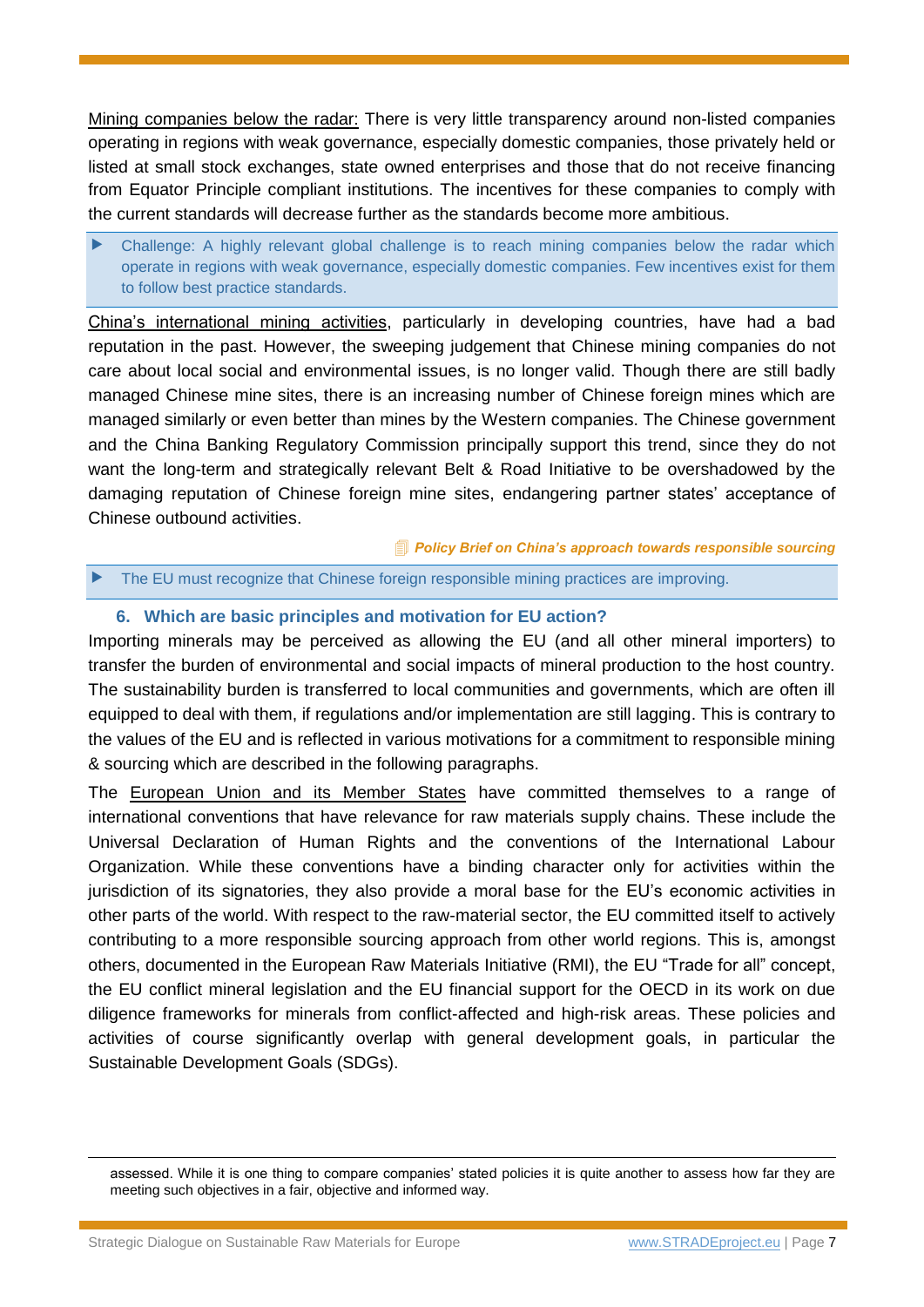Recommendation: The RMI has repeatedly been under criticism for missing coherence with development policy, especially with regards to developing countries' sovereignty over their natural resources and the introduction of measures to capitalize on their raw materials to develop their economies. STRADE recommends revisiting and updating the RMI by finding a more appropriate balance between measures to secure undistorted access to raw materials and acknowledging development partner country needs.

> *[Policy Brief on EU's responsibility in](http://www.stradeproject.eu/fileadmin/user_upload/pdf/PolicyBrief_01-2017_Feb2017_FINAL.pdf) mineral supply chains [Report on cooperation with developing and emerging countries](http://www.stradeproject.eu/index.php?id=43)*

In addition to the principal moral responsibility for EU's mineral supply chains, the EU must also honour its historical legacy where a large number of developing raw material producing countries are former colonies of EU Member States. This legacy includes the continued dependence of some former colonies on mining and the aftereffects from environmental damage from abandoned mines.

 Recommendation: The EU must acknowledge its historical legacy around mineral extraction that has shaped the politics and the perceptions of many developing countries. Therefore, current diplomatic engagement has to respect the legitimate desire of resource rich countries to use their natural resources as the catalyst to drive transformative, intergenerational social and economic development in the longer term.

 Recommendation: Many countries consider their natural resources as a 'national wealth', important for their economic development. Therefore STRADE recommends that EU embassies build up strong inhouse mineral sector competencies where they are dealing with resource-rich countries.

EU mining and mine tech industries favour a global level playing field with best-practice standards for economic reasons: high global standards implemented at all mining operations would offer European industry the best competitive conditions and opportunities whilst preventing the distortion of competition from competitors who do not adhere to the use of environmental technologies.

 Challenge: The European mining sector considers global high standards as a prerequisite for fair competition as well as becoming an important and growing market for its mining tech sector. However, we are far away from achieving such a universal standard.

EU consumers are often highlighted as one potential driver for the implementation of high standards, through their demand for responsible minerals. But it is currently not evident that strong consumer demand for responsible minerals exists, even in products where there is a direct connection with the mineral, such as electronics. However, civil society's protests against certain practices have been seen to impact the brand and reputation of companies using non-responsibly sourced material, as the recent outcry about child labour in cobalt demonstrates. It remains unclear how strong the EU consumer demand for responsible minerals across products is at this time.

EU downstream companies using minerals and metals include both large-scale multinational companies and SMEs. As SMEs need to focus their limited resources on core businesses and regulatory compliance, it is unlikely they will engage in responsible mineral sourcing unless customer or regulatory demands mandate it. While large companies can dedicate more resources to responsible minerals sourcing, the lack of a market incentive to do so has so far limited their engagement on the matter. The companies that are working towards the implementation of full traceability, and in some cases implementing closed-pipe supply chains, are not doing so for commercial reasons as product differentiation based on the sustainability of minerals is not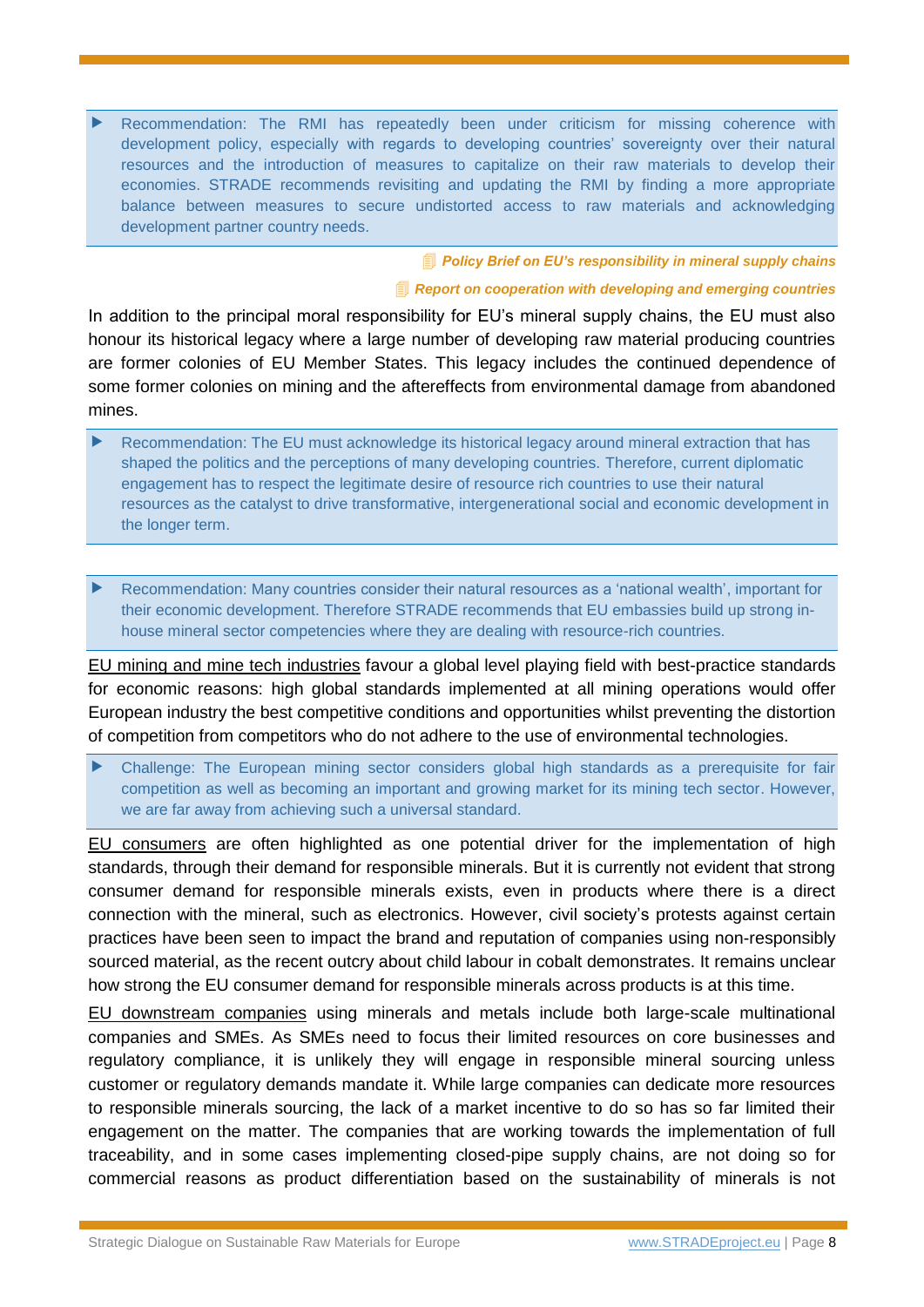relevant to consumers. Instead, the main incentive is civil society's campaigning has an impact on a company's reputation, brand value and even share prices, something that can be of extreme importance to certain large companies.

*[Report on Conflict Minerals and Due Diligence Schemes](http://www.stradeproject.eu/fileadmin/user_upload/pdf/STRADE_Report_D4.19_Due_Diligence_Certification.pdf)*

#### <span id="page-8-0"></span>**7. Which are the principal approaches of action the EU can follow to increase the share of responsibly sourced minerals?**

There are a number of options to increase responsibly sourced minerals for the EU, one of which is to expand European domestic mining. Given the current low share of European mining in overall European demand for mineral ores, only limited increases can be expected for various reasons (geological availability, regulatory inconsistencies, widespread rejection of mining in many European regions etc.). However, the development of innovative technology by the European mining technology suppliers is of great importance. Environmental technologies developed for European mines can also be used globally and make the international mining sector more environmentally friendly.

## *[Report on Supporting the EU mineral](http://www.stradeproject.eu/fileadmin/user_upload/pdf/STRADE_EU_Mining_Sector_Support_Sept2018.pdf) sector*

Another complementary approach is to reduce the primary demand by recycling, substitution and greater resource efficiency; Europe can draw on extensive know-how and competence in technology development in all three fields and has been particularly successful in the recycling sector. For steel, copper and aluminium, EU recycling provides much larger volumes than EU metal and ore imports.

#### *[Policy Brief on EU Raw Material Flows](http://www.stradeproject.eu/fileadmin/user_upload/pdf/STRADEPolBrf_02-2017_RawMaterialFlows_Mar2017_FINAL.pdf)*

 Recommendation: European recycling plays an important role in the European material supply structure and reducing primary demand by increasing recycling efforts should continue to be supported by the EU.

 Challenge: While recycling and circular economy efforts should continue, primary raw materials still meet a high share of European demand and will also be indispensable in future.

Strong governance structures in mining countries are key to ensure that mining is carried out in a responsible and sustainable way. Problems concerning human rights, workers' health and safety, the environment and surrounding communities usually appear in countries where governance structures are weak. Even where the legislative and regulatory framework is stringent, treaties concerning various issues have been signed, and due diligence and/or certification schemes might be compulsory, the effective implementation of all these measures will depend on monitoring and enforcement capacities, especially on the local level. The EU and particularly the Member States are active in the support of better governance in developing and emerging countries and this support should continue. *<u><b>[Report on cooperation with developing and emerging countries](http://www.stradeproject.eu/index.php?id=43)</u>* 

Responsible sourcing: Responsible sourcing by European downstream companies is a key European lever to promote responsible mining across the sector. The *EU conflict mineral regulation*, which implements the OECD *Due Diligence Guidance for Responsible Supply Chains of Minerals from Conflict-Affected and High-Risk Areas* and which will come into force in 2024, has a pioneering role here. In addition, beyond conflict minerals, there are numerous initiatives aiming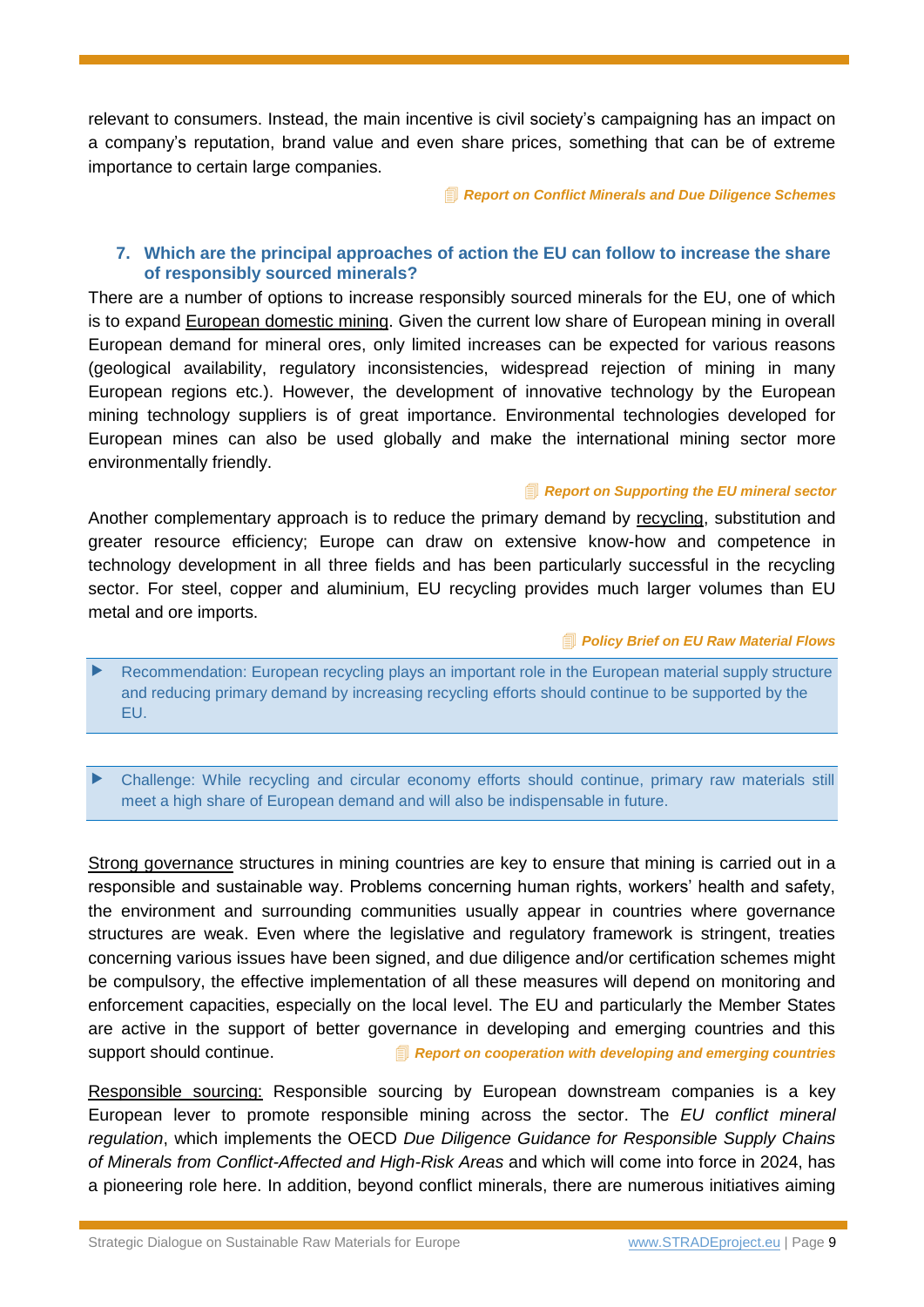to establish due diligence schemes for other minerals. Certification systems are an important instrument here. Principally, due diligence is a short to medium term solution and in the long run should be replaced by better governance by mining countries themselves. It should also be borne in mind that the implementation of due diligence schemes is yet in a very early phase, so the successful implementation is still very limited. *[Policy Brief on socio-economic initiatives](http://www.stradeproject.eu/fileadmin/user_upload/pdf/PolicyBrief_09-2016_Dec2016_FINAL.pdf)*

#### *[Report on Conflict Minerals and Due Diligence Schemes](http://www.stradeproject.eu/fileadmin/user_upload/pdf/STRADE_Report_D4.19_Due_Diligence_Certification.pdf)*

International dialogue and cooperation for improved governance and global joint efforts for responsible sourcing are indispensable: The large number of existing international initiatives also points to the high demand for such sourcing, while at the same time the difficulty of bundling and coordinating the many activities along complex value chains. Of particular importance are the coordination of existing initiatives and solution-oriented international actions on specific aspects. Cooperation with China is an important element here. Bilateral cooperation between the EU and resource-rich countries is already taking place at various levels: policy dialogues, technical and scientific cooperation, and cooperation on governance issues and legislation. These include rawmaterial partnerships and the free trade agreements, which will also take more account of environmental and social aspects in future. *[Policy Brief on platforms for strategic dialogue](http://www.stradeproject.eu/fileadmin/user_upload/pdf/STRADE_PB07_D4-21_IRGA_Jul2017_FINAL.pdf)*

*[Report on cooperation with developing and emerging countries](http://www.stradeproject.eu/index.php?id=43)*

 Recommendation: A key task of EU and Member States engagement for responsible mining & sourcing is the support of international best practices. To do this, the EU should build in-house capacities in mineral sector knowledge and competency to support a wide variety of actions such as trade negotiations, diplomatic engagement, due diligence, international development assistance and investor promotion.

#### **8. What is STRADE's perspective on EU mining?**

<span id="page-9-0"></span>While domestic supply carries the least risk of disruption and generally ensures that most mineral production takes place under best practice standards<sup>5</sup>, until recently there was little economic imperative to increase mineral production within the EU Member States from an access to supply perspective – at least European downstream industry did not raise concerns about the physical availability of materials and was just concerned with price volatility and the price increases faced during the commodity price boom of 2003-2011. However, in view of the current trade wars and sanctions introduced by the US and other parties, STRADE sees a rising strategic risk to the EU in accessing international raw materials supply. Another relevant economic issue is local employment in the mining sector, often located in geographical areas where there are other limited sources of alternative employment. *[Report on Supporting the EU mineral sector](http://www.stradeproject.eu/fileadmin/user_upload/pdf/STRADE_EU_Mining_Sector_Support_Sept2018.pdf)*

Maintaining EU mineral production provides an important political and strategic purpose, which is of high relevance for the international dialogue. The perception of EU 'exporting mining pollution' and 'not in my backyard' need to be countered by the EU continuing to host mineral production and to do so under best practice standards. By employing responsible mining practices, the EU provides the correct political message to other countries; that it is following the same standards that it is asking others to follow.

Strategic Dialogue on Sustainable Raw Materials for Europe [www.STRADEproject.eu](http://www.stradeproject.eu/) | Page 10

<sup>5</sup> STRADE does not suggest that further improvements are not required, e.g. there are remaining challenges such as possible accidents (e.g. tailing dam failures), pollution and social conflicts in the EU mining industry. But compared to international mining sites, European are very advanced in responsible mining practice.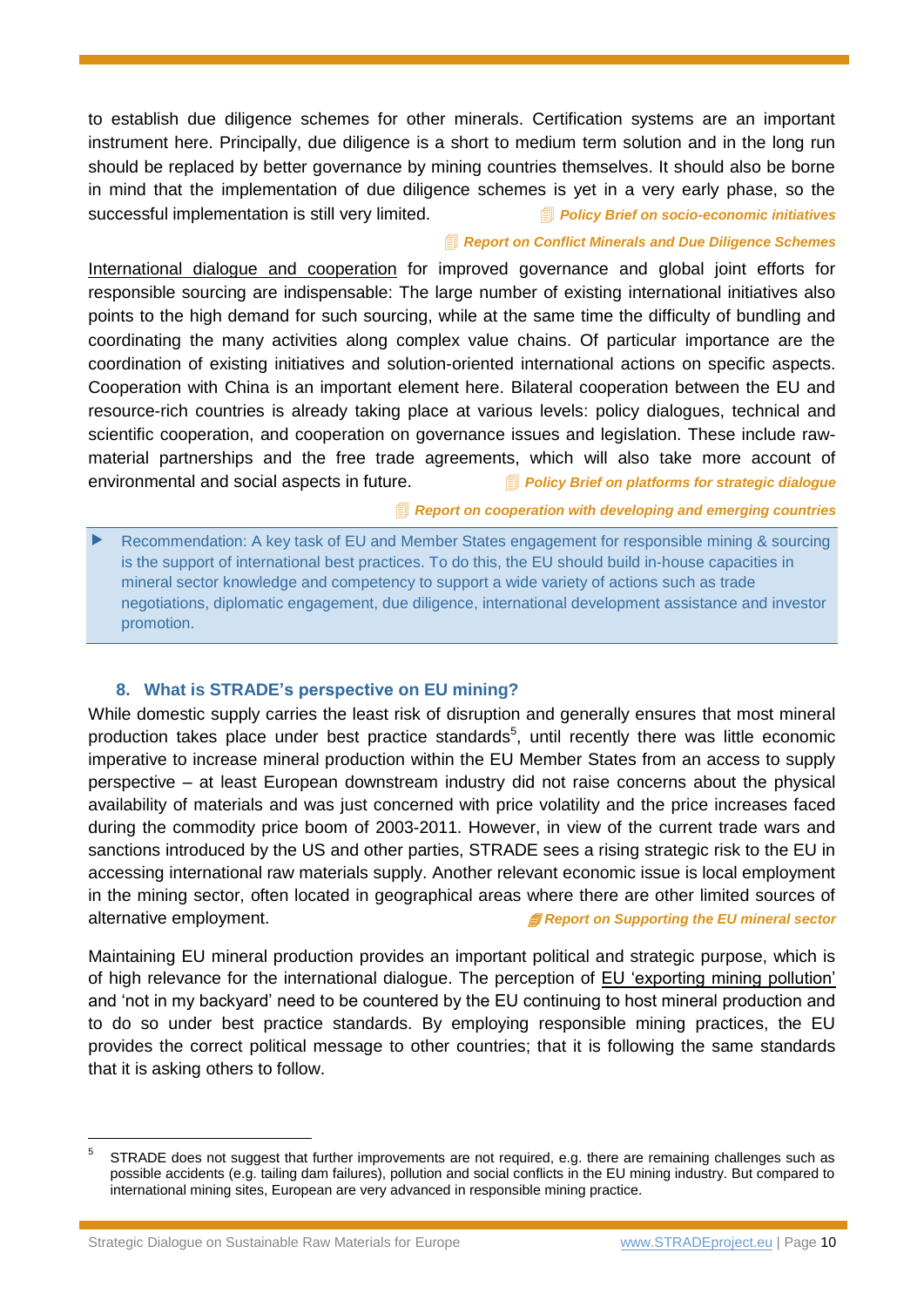Recommendation: Mining activity in the EU needs to continue, to maintain its international credibility in demanding global responsible mining. It is also important that the EU does not transfer all its social and environmental burdens from mining to third countries. Further the EU mining tech sector continues to have the opportunity to develop advanced technologies - including environmental technologies - in the EU.

To increase mineral production in the EU, greater attention needs to be given to attract international investors, whereby increased interaction with Member State mining agencies/ ministries will allow for a market-led improvement within these jurisdictions. The EU's role is to act as facilitator for those Member States interested in promoting mineral activity, thus respecting the sovereignty of governments over their mineral resources.

▶ Recommendation: A key issue for increasing EU mining is attracting international investors. STRADE recommendations focus on marketing and investment promotion strategy, with the focus on data and information needs.

Social license to operate is one of the biggest challenges in initiating new projects in Member States (and globally) and without a more positive image being developed, this will continue to remain a challenge. To address this, a public awareness campaign is recommended, to educate citizens on how mining practices have progressed in Europe; the community engagement models that are employed; the stringent regulations on protection of the environment that are applicable in the EU. These need to go beyond the stating of regulations that exist and move to showcase the results that have been achieved at operating mines. *<b>Report* on Supporting the EU mineral sector

 While it may be felt by some stakeholders that the improvement of the public perception of mining is the mining industry's responsibility, given the importance of minerals and metals for the health of European economies, STRADE recommends the EU consider creating citizen awareness campaigns as part of its responsibilities.

#### **9. What is STRADE's perspective on EU engagement to increase global governance?**

<span id="page-10-0"></span>As already mentioned, better governance in host countries is a key factor for the broad implementation of responsible mining. Good legislation and functioning mechanisms for monitoring and sanctioning non-compliance will in principle reach all mining companies, even those that have not yet committed themselves to responsible mining engagement. In the long run, better governance structures can lead to a situation where certification schemes and due diligence schemes are needed less and less.

Since improved governance is a government task, this is a primary field of activity for the EU and the Member States in contrast to responsible sourcing, in which the companies that purchase materials are the main actors.

Some Member States have good competence in this field. STRADE therefore recommends strong coordination with the competent agencies of the Member States and continuity of ongoing activities. The range of topics is broad: fit-for-purpose legislation, the development of local governance structures, building of competencies for monitoring and enforcement of the regulatory framework, focus on issues specific to artisanal and small-scale and large-scale mining and revenue management including measures against tax avoidance and profit shifting. More specific recommendations related to Africa and Latin America are given in the *Report on EU cooperation with resource-rich developing and emerging countries.*

*[Report on cooperation with developing and emerging countries](http://www.stradeproject.eu/index.php?id=43)*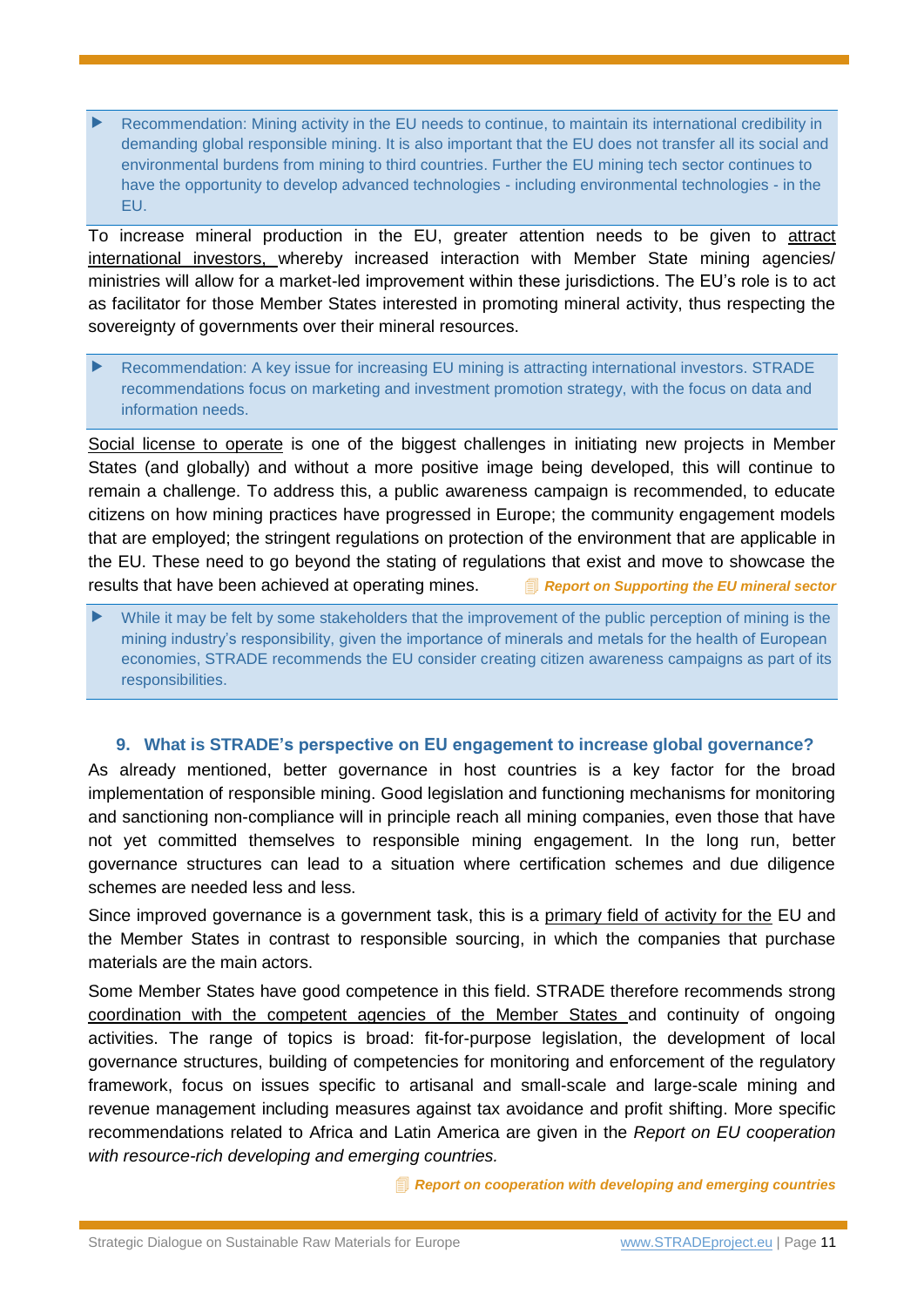Recommendation: STRADE recommends that the EU capitalises on the manifold competencies in Member States agencies in the field of international resource governance and general governance support and closely cooperates with these agencies. STRADE recommends to the Member States to continue and extend ongoing programmes and to coordinate their activities with the EU and other Member States.

In addition to bilateral and regional cooperation, the extent to which global initiatives can effectively address global challenges is also being intensively discussed. An important governmental platform for regular exchange is the Intergovernmental Forum (IGF), to which numerous resource-rich emerging and developing countries belong. A global platform that brings together the most diverse actors along the numerous value chains does not yet exist. Instead, there are many initiatives that bring together actors from specific sectors or for specific metals. It is questionable whether a new central international organization would actually effectively advance international governance cooperation. An alternative approach would be the creation of solution-oriented platforms.

*[Policy Brief on platforms for strategic dialogue](http://www.stradeproject.eu/fileadmin/user_upload/pdf/STRADE_PB07_D4-21_IRGA_Jul2017_FINAL.pdf)*

 Recommendation: STRADE is sceptical whether a new central institution for global resource governance will be able to effectively advance responsible mining. Alternatively, solution-oriented platforms, e.g. a forum proposed by UNEP for tailings dam management, are possible approaches.

## <span id="page-11-0"></span>**10. Which is STRADE's perspective on responsible sourcing of conflict minerals?**

Background: The EU conflict minerals regulation will come in force in 2021 and will involve (i) a mandatory certification system for importers, smelters and refiners; and (ii) voluntary reporting on sourcing practices by bigger EU manufacturers and sellers. It recognises that funding of armed conflicts from mineral extraction revenue is not limited to DRC and adjoining countries and must be addressed with a global scope. It defines 'conflict-affected and high-risk areas' as areas in a state of armed conflict, fragile post-conflict as well as areas witnessing weak or non-existent governance and security, such as failed states, and widespread and systematic violations of international law, including human rights abuses. Since the US-Dodd Franck Act which requires US-stock-listed companies to report their use of conflict minerals from the DRC or bordering countries is on hold, the EU is the only region which has created a legal framework on sourcing of conflict minerals and transferred the basic approach of the OECD Due Diligence Guidance for Responsible Supply Chains of Minerals from Conflict-Affected and High-Risk Areas into a directive.

Impact of legal and voluntary initiatives: Despite significant efforts of implementing responsible supply chains for conflict minerals, the impacts of these legal and voluntary initiatives are controversially discussed. It is, as of now, unknown whether related existing policies are making things better or worse and whether measures have impacted the funding and operational ability of armed groups that commit human rights abuses. A serious risk of the regulation is that it could possibly cause unintended losses of jobs and income in some segments of the ASM sector, as a result of potential business responses that avoid sourcing raw materials from any conflict-affected and high-risk areas, and subsequent market shifts to the more regulated LSM sector.

 Recommendation: STRADE recommends to the European Commission to undertake a systematic study that assesses whether implementation of conflict-free standards positively impacted the levels of human rights abuses in Eastern DRC, limited the funding of armed groups committing human rights abuses (including Public Forces), and whether any such gains created were not offset by the impacts of the resulting temporary de facto embargo on Congolese ASM minerals.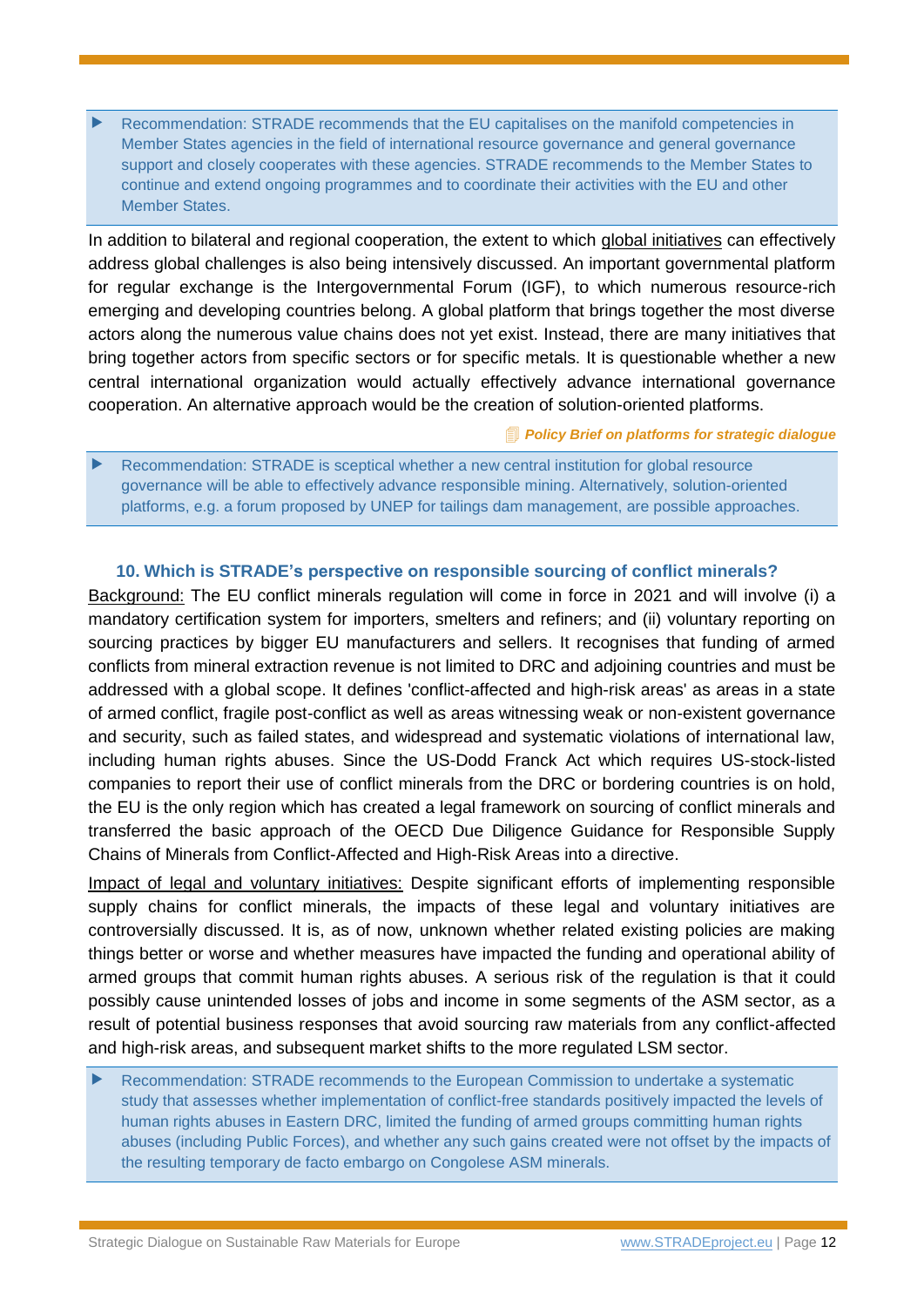These impact assessments should be regularly repeated and form the basis for decisions regarding potential modifications of the policy. This includes central decisions such as the extension of the policy to other minerals or geographies, mitigation of policy negative impacts, and, if deemed appropriate, policy termination.

Dissemination of information: More specific recommendations on EU support for a successful implementation (it should not become a simple paper work and box ticking exercise) are given in the report *"Successful implementation of conflict mineral certification and due diligence schemes and the European Union's role: lessons learned for responsible mineral supply"*. These include a number of recommendations on the provision of information to the upstream actors on the ground, particularly the ASM sector, and the EU down-stream sector, particularly the SME sector.

 Recommendation: Given that successful implementation of the EU CMR requires a good level of knowledge, both downstream and upstream, particularly for actors with less resources (ASM sector, European SMEs), a detailed dissemination strategy needs to be employed.

#### *[Report on Conflict Minerals and Due Diligence Schemes](http://www.stradeproject.eu/fileadmin/user_upload/pdf/STRADE_Report_D4.19_Due_Diligence_Certification.pdf)*

Assessments of underlying standards: Currently, conflict-free certifications in the DRC are almost entirely based on one certification scheme<sup>6</sup> for three out of the four conflict minerals, generating substantial risks of systemic failure. With regards to the key role these schemes have, the EU should undertake periodic assessments of the functioning, integrity, and responsiveness of the most relevant standards.

#### *[Report on Conflict Minerals and Due Diligence Schemes](http://www.stradeproject.eu/fileadmin/user_upload/pdf/STRADE_Report_D4.19_Due_Diligence_Certification.pdf)*

 Recommendation: The successful implementation of the EU CMR fully relies on functioning third party certification schemes. Therefore, the EU must regularly assess their effectiveness.

EU-China cooperation: Close cooperation between the EU and China plays a key role in the successful implementation of responsible sourcing and the real improvement of local conditions. On the one hand, China is the largest importer for raw materials and has many traders and large mining companies in the DRC; on the other hand, Europe imports many semi-finished and finished products from China. Cooperation with China must therefore cover both the mining industry itself and the supply chain.

#### *[Policy Brief on China's approach towards responsible sourcing](http://www.stradeproject.eu/fileadmin/user_upload/pdf/STRADE_PB_03_2018_China_responsible_sourcing.pdf)*

 Recommendation: Given China's importance as an origin for raw-material for the EU, and China's action towards responsible supply chain management, it has become an important partner in some international dialogues. It is essential to continue this dialogue despite the challenges such as language barriers, different economic and political systems, different transparency approaches, lack of information and cultural differences.

Complementary ASM support projects: As outlined above, a complementary approach is urgently needed to avoid potentially negative side effects from the recent EU regulation on conflict minerals on local workers and communities. An example for this is the multi-stakeholder initiative *European Partnership for Responsible Mines (EPRM)* with EU participation, aiming at complementing

Strategic Dialogue on Sustainable Raw Materials for Europe [www.STRADEproject.eu](http://www.stradeproject.eu/) | Page 13

<sup>6</sup> International Tin Supply Chain Initiative (iTSCi): it focuses on 3T Minerals and monitors more than 1,200 ASM sites in the DRC and Rwanda. It does not include gold.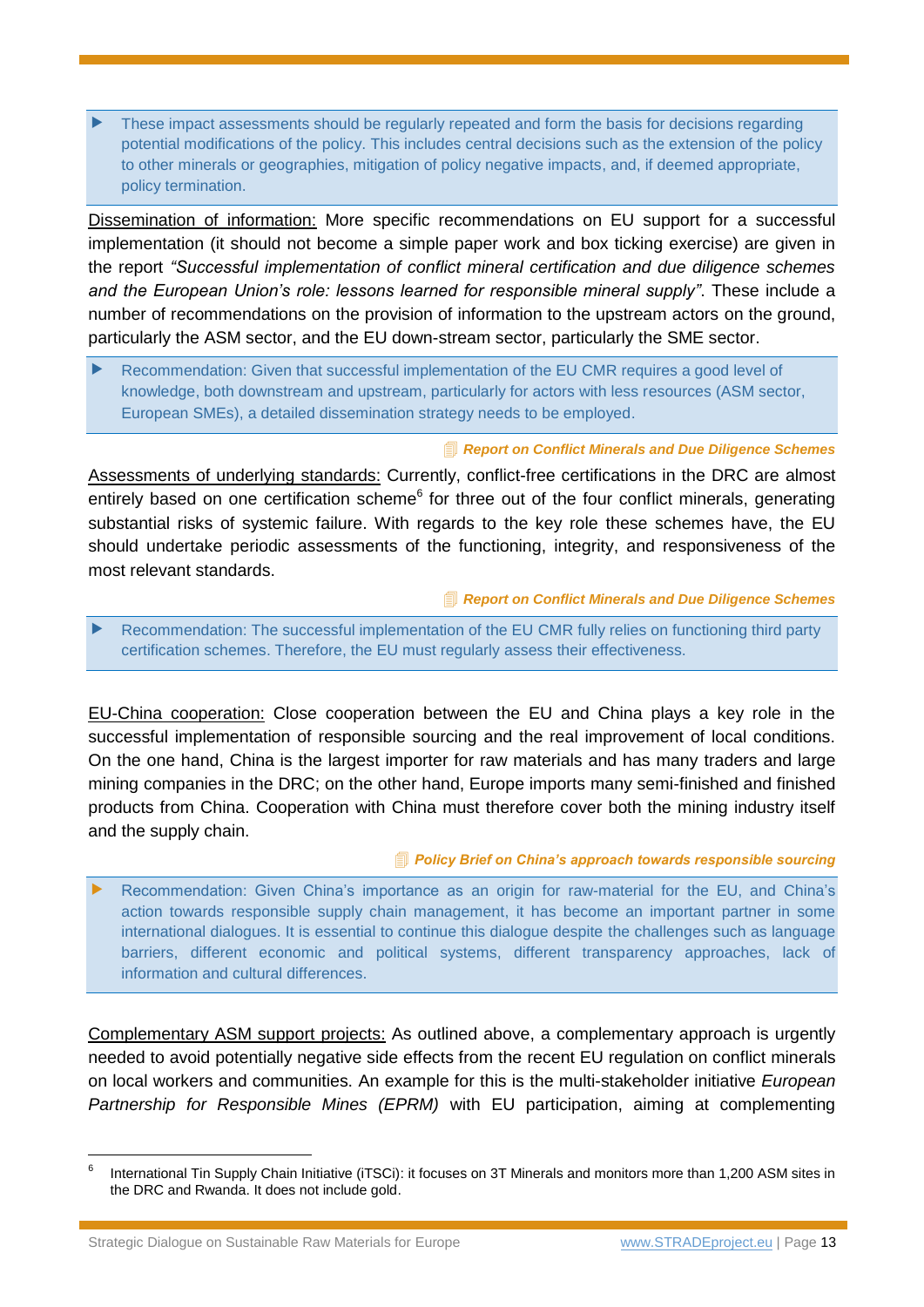responsible sourcing of conflict minerals with on the ground support of ASM workers and local communities. Members are from industry, civil society and EU  $MS<sup>7</sup>$ .

 Recommendation: STRADE recommends close cooperation with the European Partnership for Responsible Minerals (EPRM) and further initiatives aiming at supporting ASM operations affected by the regulation.

Reducing additional costs for miners: As the EU CMR is not a voluntary premium certification with a built-in mechanism to compensate miners for the costs incurred for compliance, there is a double risk of 1) the lowest end of the supply chain, i.e. the miners, being burdened with all or the majority of the costs and thus lowering their anyway poor income further, and 2) the miners, in order to avoid this, turning to alternative buyers to sell their production.

 Recommendation: The funding of supply chain R&D, with the objectives of bringing down the costs of certification for all should be considered. This includes the goal to develop mechanisms for a fair sharing of costs for the implementation of the EU CMR along the supply chain.

#### <span id="page-13-0"></span>**11. What is the state of play in responsible sourcing of minerals beyond conflict minerals?**

The expansion of due diligence activities along the supply chains will become significantly more important in the coming years. The main drivers of these activities are, on the one hand, civil society, which demands products manufactured in a socially and environmentally compatible manner, and, on the other hand, companies themselves, which are concerned that they are not associated with environmental and social problems in their supply chain. Though the implementation is still in early stages, the activities have already raised awareness along the supply chain considerably.

Due diligence schemes might be a short to medium term solution and in the long run should be replaced by better governance by countries themselves. Whereas the support of improved governance is a task of EU and MS, the approach of responsible sourcing of minerals relates to European businesses which have to make sure that they source responsibly mined minerals. Both approaches are complementary.

 Recommendation: Currently, the practice of responsible sourcing beyond conflict minerals is still at a very early stage. EU and Member States should - besides continuing their engagement in governance support - also support EU businesses to implement responsible sourcing practices.

The challenge for EU downstream companies is to make sure that only companies which perform responsible mining and sourcing practices contribute to their, often very long and complex, supply chains. Currently, large companies have a good level of 'control' on their direct suppliers; this includes dialogues and continuous joint learning processes. The further upstream value chains are largely beyond direct control and require that each step in the value chain receives compliance confirmation from the upstream supplier. The risk is that due diligence is just becoming a box ticking exercise and is not seriously pursued at every step of the value chain. In order to exclude fraud, technology-based approaches such as block chain are discussed. Here too, however, fraud cannot be ruled out during initial data entry.

Though many standards, guidelines and principles on responsible mining exist, only very few effective certification systems have been available for the responsible sourcing of iron ore, base

DG DEVCO is an observer to the EPRM.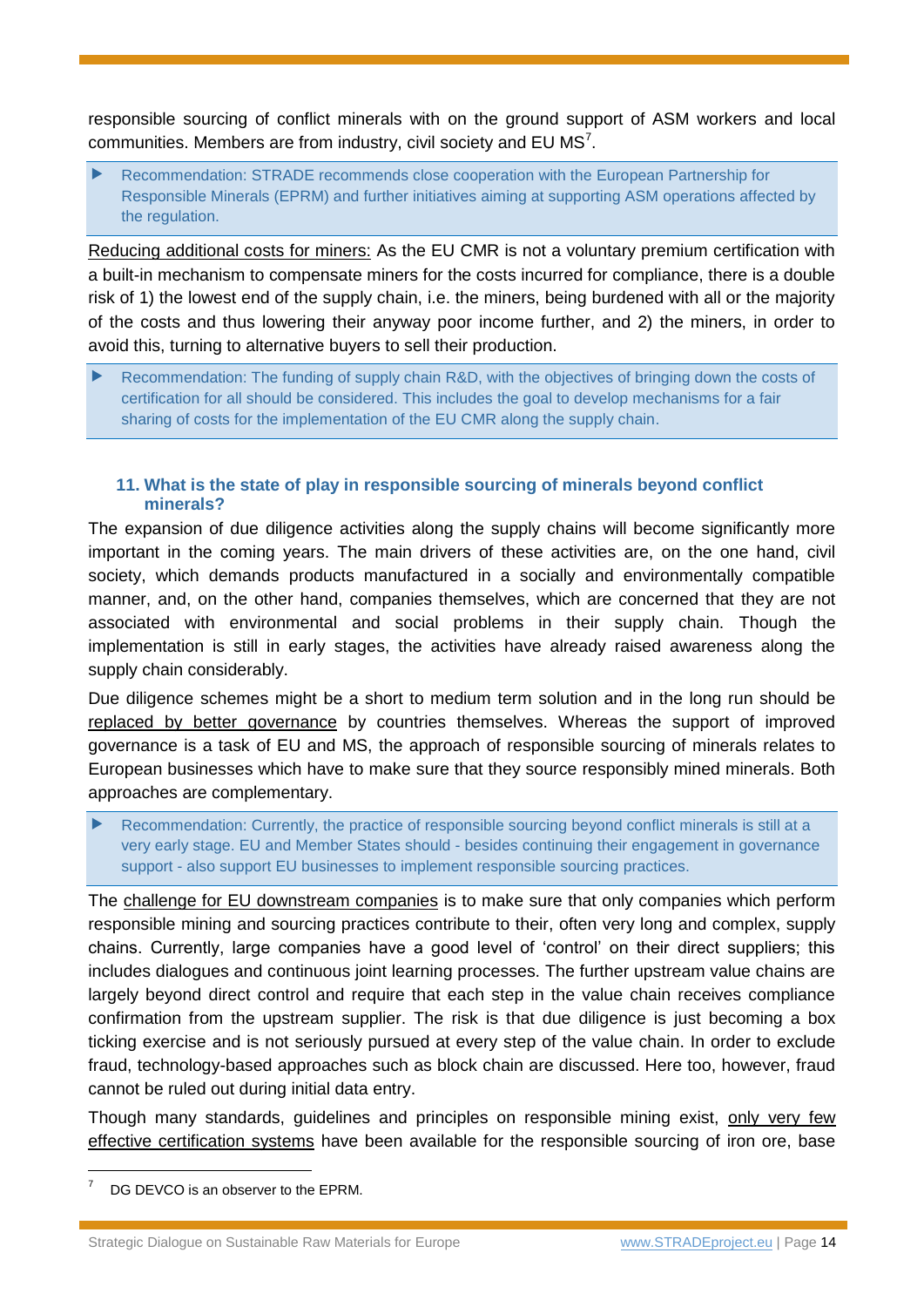metals and technology metals besides gold along the whole supply chain. The Aluminium Stewardship Initiative (ASI) will be the first system dealing with a base metal and will launch its first certifications in 2018. However, the degree of success will only become apparent after a few years of implementation. Particularly, Guinea's mines, where most of the bauxite used in the EU comes from, do not yet intend to pass an ASI audit. FairMined and FairTrade focus on ASM and only cover niche markets, mainly in the jewellery sector. For cobalt, more information is given in the section below on materials for green technologies.

Also for responsible sourcing beyond minerals, industrial mining and ASM must be considered together as already outlined in the section on conflict minerals; discrimination against artisanal and small-scale mining can lead to drastic social problems and endanger the livelihoods of ASM miners.

In the long term, responsible sourcing must aim to bring about changes on the ground. If the initiatives only serve green washing, the goal is missed. Similarly, if only some companies focus on responsible sourcing but global production does not improve its average performance level, the objectives of a globally responsible mining sector is not achieved. This would happen where companies seeking to engage in responsible sourcing prefer to buy certified raw materials only, while non-certified raw materials continue to be produced without following best practice standards and are sold to purchasers who do not value responsible sourcing.

Another important point to rule out market disparities is to include China in international activities for responsible sourcing, since China's demand accounts for almost half of global primary production for many raw materials and large quantities of steel, base metals and technology metals are imported by the EU from China as intermediate or final products. EU engagement for responsible supply chains for these metals should therefore be tackled in dialogue with China.

 Recommendation: Responsible sourcing from ASM beyond conflict minerals faces similar challenges as for conflict minerals and recommendations go in the same direction: supporting the implementation of successful supply chain management schemes; ensuring that real changes occur on the ground and are not offset by negative market shifts; there is a need for cooperation with China.

Due diligence does not only relate to responsible mining but also to the careful management of the capital entrusted to mineral supply chain actors by investors.

 Recommendation: The field of responsible raw-material investment is still underexplored. Compared to the sustainable finance approaches in the fields of climate change and non-fossil energy carriers, no concepts are yet available for mining. EU-funding for in-depth research could stimulate such developments.

Beyond this complex background, controversial debates are taking place if a binding regulation for all minerals and including all priority topics (human rights, environment) are necessary to enforce responsible sourcing and to also take on board those actors who have not yet shown any effort. STRADE recommends that lessons learnt from the implementation of the Conflict Minerals Regulation, including possible negative effects, be carefully evaluated before further regulations are prepared. Meanwhile, the EU and Member States agencies should support EU companies which work locally with miners and develop new cooperation models. In the mid-term, when more responsibly sourced minerals will be available, the EU can set an example by integrating responsible mineral sourcing in its public procurement rules.

*[Policy Brief on socio-economic initiatives](http://www.stradeproject.eu/fileadmin/user_upload/pdf/PolicyBrief_09-2016_Dec2016_FINAL.pdf)*

*[Report on Conflict Minerals and Due Diligence Schemes](http://www.stradeproject.eu/fileadmin/user_upload/pdf/STRADE_Report_D4.19_Due_Diligence_Certification.pdf)*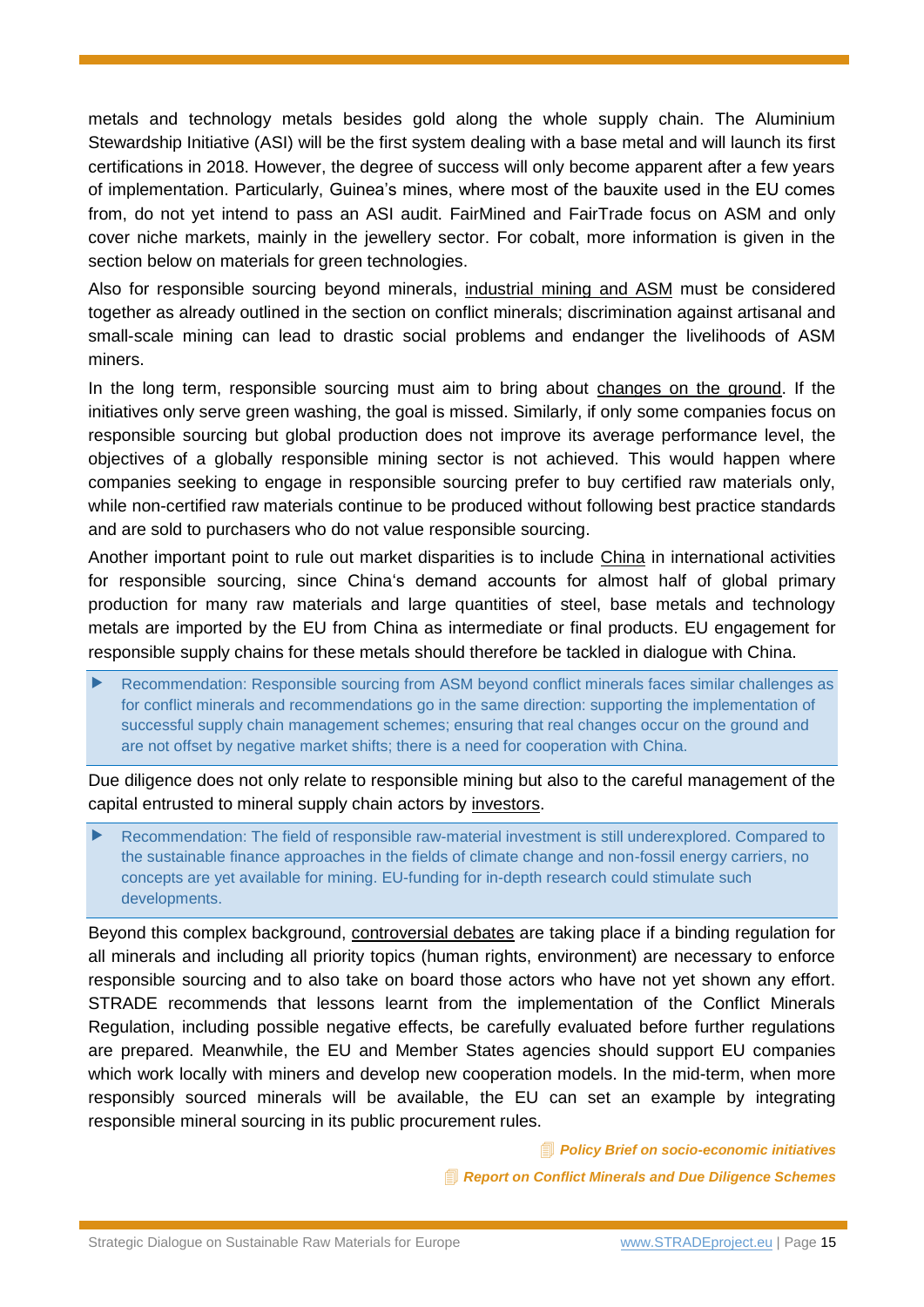#### <span id="page-15-0"></span>**12. Which is STRADE's perspective on the artisanal and small-scale mining sector?**

While the overall contribution of ASM sourced minerals in the EU supply chain may be low<sup>8</sup>, the associated socio-environmental risk is much higher than with minerals from mechanised production. This is mainly due to 1) the high degree of informality of the sector and lack of regulation; 2) the mining practices applied, which may be highly damaging to the environment as well as health and safety of the miners; and 3) the vulnerability of the sector to being exploited by criminal groups, armed forces and conflict parties, which comes along with severe human rights abuses.

ASM activity is, in the vast majority of cases, poverty-driven and thus crucial for many communities and an objective that aims for such activity to disappear is not an option.

*[Policy Brief on ASM and EU cooperation](http://www.stradeproject.eu/fileadmin/user_upload/pdf/STRADE_PB09-2017_ASM_and_EU-cooperation.pdf)*

 Recommendation: The ASM sector is a vital part of the mineral economies of some partner countries - it provides millions of rural jobs and contributes significantly to local economic development and poverty alleviation. Local populations and economies will thus suffer from discrimination against the ASM sector. STRADE recommends to the EU to engage on improving the ASM sector's conditions and not to avoid ASM minerals.

There is no simple solution for the very diverse ASM sector. It must become part of integrated long-term rural development schemes, where appropriate also an integration within large scale mining programmes should be considered. Certification and due diligence schemes are in a very initial stage and still have to proof their effectiveness. Examples of Fairtrade and Fairmined certified artisanal mining cooperatives show, however, that responsible production and sourcing from ASM is possible. Specific support could be directed at: ASM formalisation; adequate policy, legal and regulatory frameworks; local governance capacities; organisation of miners; improving environmental performance; capacity building and technical advancement; access to finance and legal markets; gender equality; and fair ASM-LSM relations. Due to the diversity of the sector, it is important to study the specific characteristics of the site(s) targeted by a support programme and find tailor-made solutions to the specific challenges together with the miners.

 Recommendation: STRADE recommends to the EU and Member States to include ASM within their long-term rural development programs.

The EU and its Member States are in a good position to provide funding support and technical assistance for the ASM sector. Some Member States agencies have strong expertise in this field, and ongoing support should be continued and even extended considering that the global ASM sector is still increasing rapidly. This trend is likely to continue as ASM is often the only alternative to agri- and horticulture in these areas, and thus many people who lose their farm/grazing land or cattle in the wake of climate change, land grabbing or simply overpopulation, turn to ASM.

*[Report on cooperation with developing and emerging countries](http://www.stradeproject.eu/index.php?id=43)*

<sup>8</sup> Even though ASM is estimated to account for 15 – 20 % of global nun-fuel mineral production (e.g. approx. 25 % of gold, tantalum and tin, 20 % of diamonds, 80 % of sapphires, 6 % of tungsten, 4 % of iron ore, 3 % of lead, 1 % of zinc, and 0.5 % of copper), it is – due to the complexity of supply chains and the lack of transparency – not clear how much of this ends up in Europe.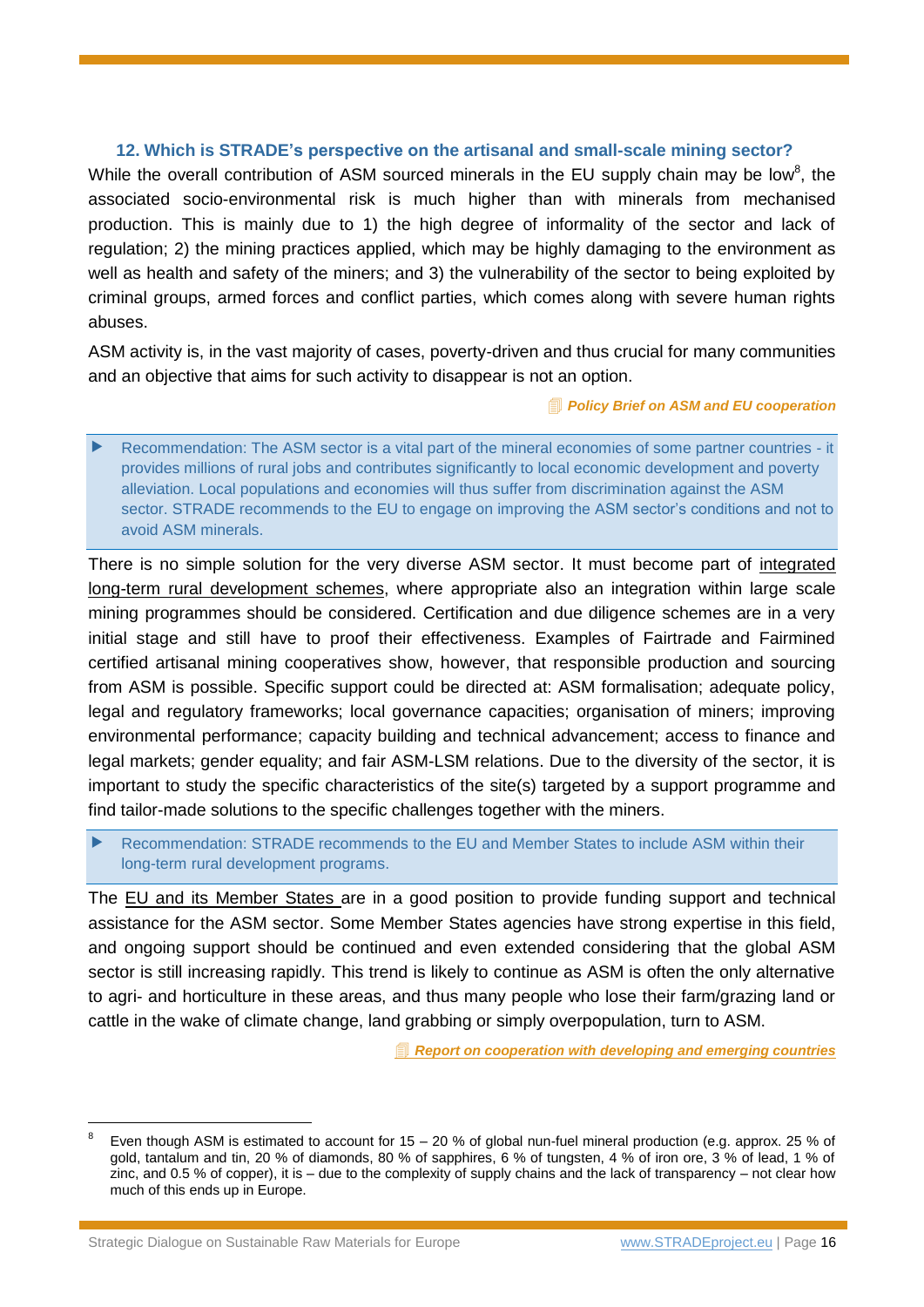- Recommendation: For Africa, ASM should become an integrated part of Africa-EU programmes targeting wider economic growth and employment opportunities. EU and Member States support for improving conditions in ASM should be continued and extended.
- Recommendation: For Latin America, STRADE recommends that the EU interventions in the ASM sector be continued in areas of specific European ASM-related expertise (such as environmental impact mitigation, formalization and certification).

 Recommendation: Additional new ASM support areas are conflict mineral regulation accompanying measures and *Minamata Convention* implementation (mercury reduction).

## **13. What is STRADE's perspective on holding EU businesses responsible?**

<span id="page-16-0"></span>As noted above, EU head-quartered mining companies play a small role in global production, particularly in regions with weak governance and even less after Brexit and the exclusion of London listed companies. The EU mining tech sector is globally active, but mostly has the role of supplying mining equipment. Consequently, STRADE recommends a cross-sectoral approach to improve wider EU companies' responsibilities, instead of initiating larger programmes targeting mining und mining tech industries specifically, such as the ombudsmen installed by the Canadian government for Canadian global mining activities. The following sections outline the need for and suggested implementation of such an approach.

The EU downstream sector, which sources minerals from regions with weak governance, is much more relevant in terms of EU businesses' responsibilities. One key entry point to address the supply chain of EU downstream companies is the establishment of human rights and environmental due diligence requirements. The most prominent example in the raw material sector is the conflict mineral regulation, which was already discussed above. It must be borne in mind that the risk of negative impacts on the ground – as discussed for the conflict mineral legislation - is principally the same for all human rights due diligence schemes.

Currently, there is a growing trend among European and other countries to legally mandate either the establishment of such due diligence processes and/or reporting on the same. Examples are the UK Modern Slavery Act, the French Vigilance Law or the California Transparency in Supply Chains Act. Similarly, many export credit agencies already conduct comprehensive due diligence when reviewing projects and transactions, including in the mining sector. The before mentioned legally binding requirements, which apply across sectors, are currently mostly limited to larger companies or companies of great public interest. However, since due diligence requirements encompass the company's value chains, they are likely to be handed down to suppliers and business partners not directly affected by the law.

 Recommendation: STRADE principally acknowledges that a cross-sectoral approach to mandate human rights and environmental due diligence may be more effective than regulating every economic sector separately. Therefore the STRADE recommendation to the EU is to explore the lessons-learnt from existing due diligence approaches from different sectors and regions. If these approaches are promising, cross-sectoral EU human rights and environmental due diligence approaches might be considered.

*[Policy Brief on Holding EU Businesses responsible](http://www.stradeproject.eu/fileadmin/user_upload/pdf/STRADE_PB_01-2018_Holding_European_businesses_responsible.pdf)*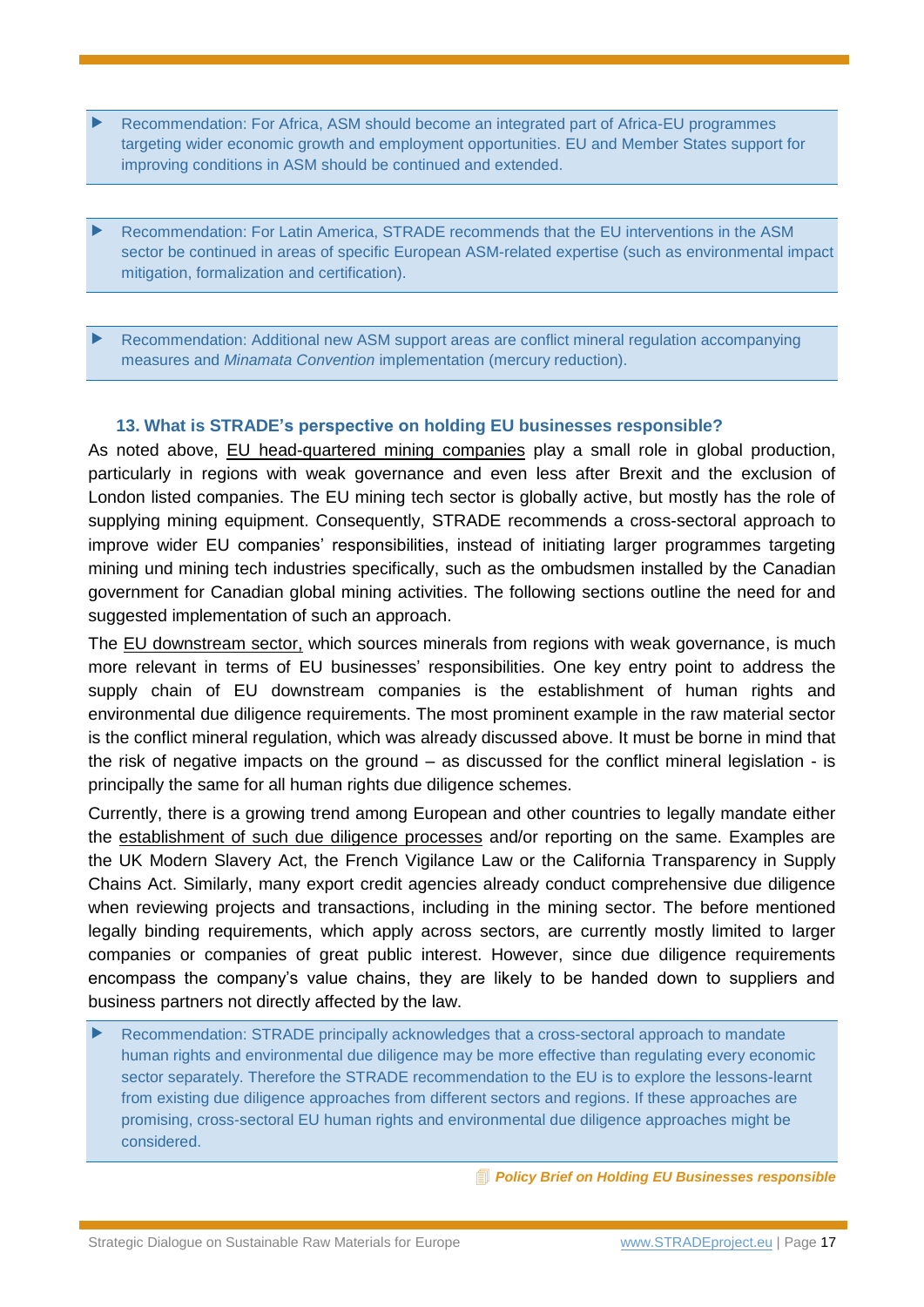In addition, as of now large EU public-interest companies, with more than 500 employees, have certain reporting obligations under the *EU Directive on non-financial reporting*. The companies are required to disclose certain information on the way they operate and manage social and environmental challenges, including due diligence processes they implement. Where relevant and proportionate, the non-financial statement shall also include information on risk that are linked to the company's business relationships, products and services.

 Recommendation: STRADE recommends the EU to continue its review of the implementation of the EU directive on non-financial reporting and, if appropriate and promising, to strengthen it by sharpening reporting requirements on social and environmental risks in the supply chain.

<span id="page-17-0"></span>If environmental harm and human rights abuses take place, judicial mechanisms in countries with poor rule of law and high corruption often fail to provide remedy to damaged parties, and access to judicial remedy in the EU is also severely limited, even if EU upstream or downstream companies are involved, either directly or indirectly as downstream buyers. Non-judicial grievance mechanisms can provide a supplementary route for parties damaged by mining activities to obtain remedy. Unlike most current judicial proceedings non-judicial mechanisms may assign joint responsibility to the entire value chain. Therefore, this instrument does not only cover European mining companies but also might hold downstream companies responsible.

The respective mechanisms can have advantages vis a vis judicial solutions due to their focus on dialogue and their ability to provide remedy that addresses the needs of the damaged party. These potential advantages however, will only be realized if those mechanisms adhere to certain standards, e.g., those put down in the UN Guiding Principles for Business and Human Rights.

 STRADE recommends to the EU to support cross-sectoral non-judicial grievance mechanisms to complement judicial options in granting claimants alternative access to remedy. This includes support of the OECD´s non-judicial grievance mechanism and its further development. STRADE also recommends considering to include the mandatory establishment of company in-house non-judicial grievance mechanisms in forthcoming human rights due diligence regulations.

#### **14. Do we need a globally accepted international responsible mining standard?**

There has been a long discussion in international circles, whether an international responsible mining standard would facilitate international dialogue and cooperation and support broader implementation of responsible mining practice. This debate focuses primarily on a non-binding standard, since a binding treaty is not a viable option for political reasons (sovereignty of the mining countries, etc.). Critics point out that there are already a large number of standards. These have been developed with a great deal of expert input and are well tailored to their area of application. What is much more important than a new initiative with a new standard is better interoperability of existing standards and above all their implementation. STRADE agrees with this argumentation in principle. Nevertheless, there is one important aspect that speaks in favour of a new internationally recognised standard.

Looking in a simplified way at the current landscape of standards, there are a large number of "western" standards, most of which were initiated by stakeholders from industrialized countries, and a growing number of Chinese standards. The "western" and "eastern" regulations still stand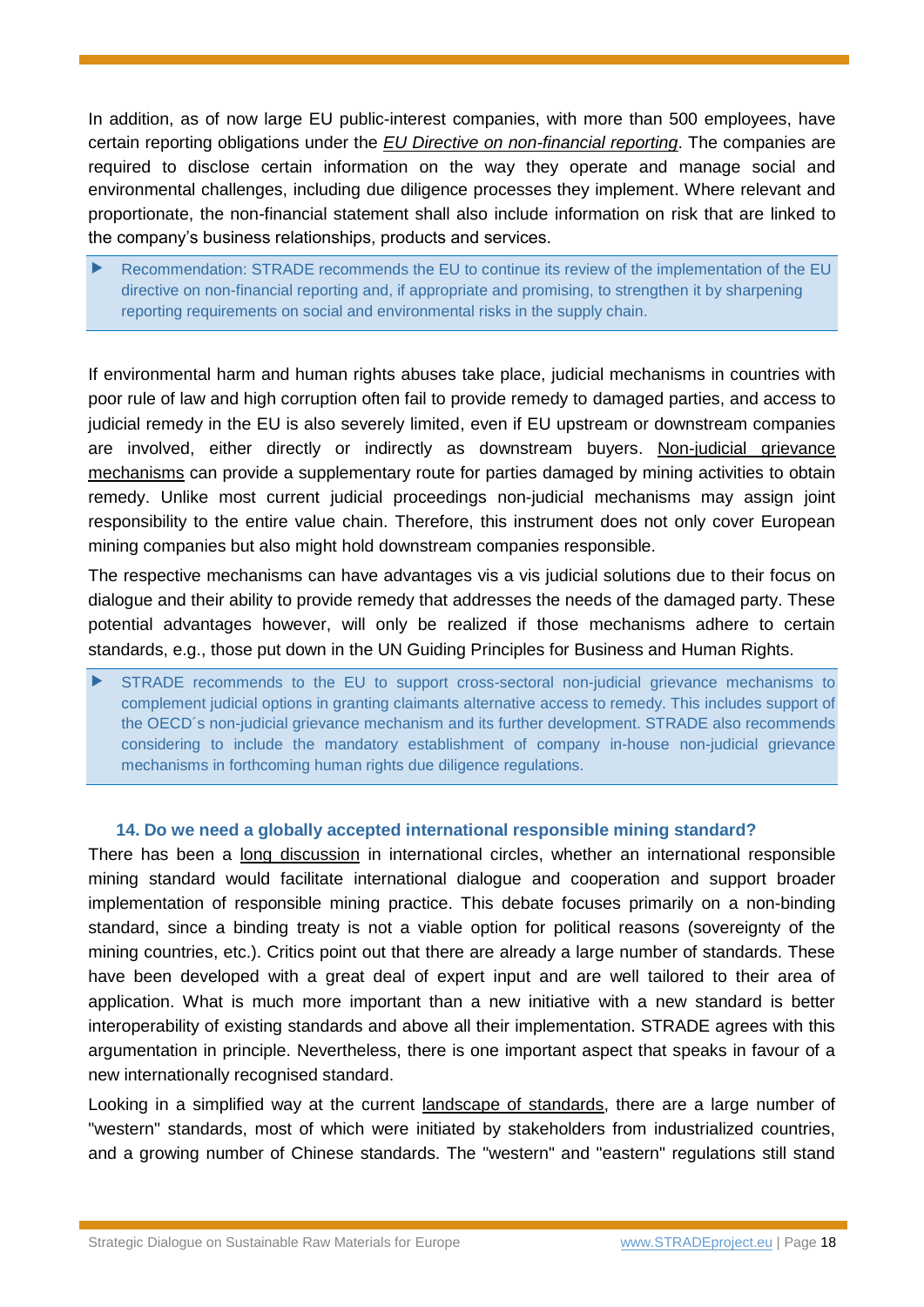side by side, and the developing countries, in which mining often takes place, were not or only to a lesser extent involved in the development of most of these standards.

*[Policy Brief on China's approach towards responsible sourcing](http://www.stradeproject.eu/fileadmin/user_upload/pdf/STRADE_PB_03_2018_China_responsible_sourcing.pdf)*

 Recommendation: STRADE recommends to the EU to initiate a forward-looking international dialogue on responsible mining, which can build bridges by jointly developing an international non-binding standard. Even without a legally binding effect, such a process would have a high political value, particularly in deepening the North-South and West-East cooperation and to sending a signal in the wake of the nationalism that is currently widespread.

The resulting standard could serve as a reference document, for example for government activities such as trade agreements and cooperation agreements and for company activities along the value chain. The design of such a standard could include different levels. For example, both minimum requirements and more ambitious best practice approaches could be formulated.

In addition to the political value of such a process, a global non-binding standard might also be expected to make a practical contribution to better local performance, as mining companies, public authorities and downstream companies have a clear reference and benchmark. This indirectly also supports EU tech companies active in international mining, mainly as suppliers, and have a strong interest in universal high standards and their implementation.

The roles in such a process are to be discussed. For example, the EU could invite to such a dialogue and provide the infrastructure. European support for a global institution such as UNEP to steer the process is also conceivable. The Intergovernmental Forum (IGF) would be a key stakeholder for developing countries; other key players would be the World Bank including the finance institution working along the Equator principles, various stakeholders of responsible mining initiatives, mining associations (ICMM, TSM, etc.) and stock exchanges. On the Chinese side, relevant stakeholders are government institutions as well as the China Chamber of Commerce of Metals & Minerals (CCCMC) and different institutions from the finance sector (e.g. Asian Infrastructure Investment Bank and China Banking Regulatory Commission (CBRC).

## <span id="page-18-0"></span>**15. What are the current challenges and perspectives of materials for green technologies?**

The envisaged European and global transformation towards a fossil-free future requires a variety of materials for the provision of the required renewable energy generation plants and infrastructure. Many studies deal with the question of how the demand for raw materials can be provided sustainably. The development of raw material demand for green technologies is very different for the individual metals. While demand from other sectors such as infrastructure, construction and machinery will continue to dominate the demand for some metals (e.g. aluminium and iron) in the long-term, green technologies will play a dominant role for the demand for other metals (e.g. lithium, cobalt, indium and neodymium).

The rare earths elements were at the centre of debate around seven years ago. Chinese export restrictions had led to strong price increases and EU concerns about supply shortages relevant to sectors such as wind power, e-mobility and energy-efficient lighting arose. Such concerns contributed to the development of critical raw materials (CRM) lists by the European Commission and other institutions. Against the background of the current low commodity prices, a global raw material purchase network and the successful development of substitution technologies to decrease dependency from rare earth imports, the STRADE dialogue revealed decreasing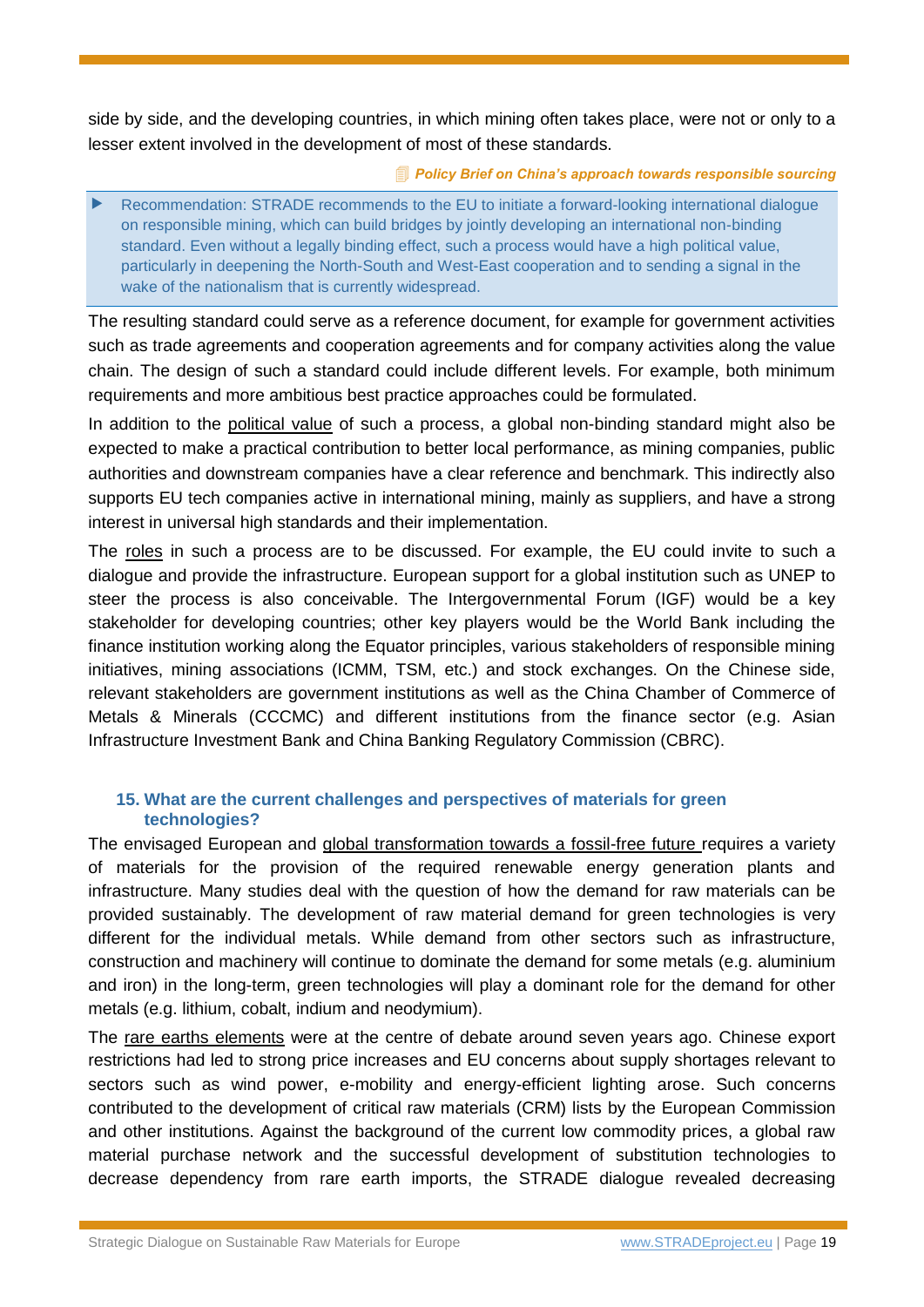industry's interest in CRM policies. However, current global trade wars and sanctions of US and third parties give rise to supply concerns again.

China still has a near monopoly position in rare earths, and the challenges to make China's rare earth mining environmentally friendly are still huge, even though China introduced policies for a green transformation of the mineral sector.

The rapidly increasing raw material demand for batteries for electric vehicles is currently at the centre of public debate. Lithium and cobalt are the two battery raw materials with the highest concerns and risks, and they will also see the greatest increase in demand relative to current primary extraction levels. *[Policy Brief on battery materials](http://www.stradeproject.eu/fileadmin/user_upload/pdf/STRADE_PB_Li_Co_EMobility.pdf)*

Lithium extraction from salt lakes (brines) currently accounts for around 50% of global lithium production and is mostly located in Latin America. The biggest challenge is to make the extraction process water-efficient and operate with high lithium recovery rates, so that the surrounding arid ecosystems in the Andes are not severely affected. STRADE propose different complementary approaches to support responsible mining:

- Recommendation: STRADE recommends EU support for mining in the EU for minerals for green technologies, even if domestic sources will not be able to meet high shares of EU demand. Examples are lithium and cobalt for feeding EU cell manufacturing plants.
- Recommendation: For improving responsible lithium extraction in Latin America, STRADE proposes an EU-Latin America working group which initiates the international development of a "best available techniques" guiding document for lithium extraction from brines.

#### *[Policy Brief on battery materials](http://www.stradeproject.eu/fileadmin/user_upload/pdf/STRADE_PB_Li_Co_EMobility.pdf)*

For cobalt, the pressure on downstream companies is high to ensure that cobalt is mined without child labour and poor health & safety conditions. Around 20 % of global cobalt supply originates from ASM in the DRC, where child labour is common. Various large manufacturers are developing due diligence strategies, and some of them are expected to become involved in development projects in the DRC over the next few years. This commitment is an important element of responsible sourcing efforts. However, it is important that the un-coordinated coexistence of numerous development assistance projects in the DRC is avoided.

 Recommendation: STRADE recommends that the EU embassies in the DRC and other conflict-affected states coordinate the upcoming activities of EU companies, which will engage in local ASM-related development projects as part of their due diligence policy for responsible sourcing of conflict minerals and cobalt.

#### *[Policy Brief on battery materials](http://www.stradeproject.eu/fileadmin/user_upload/pdf/STRADE_PB_Li_Co_EMobility.pdf)*

China holds a key position in the international cobalt supply chain; its refineries provided almost 50% of the global supply in 2015 and source cobalt ore almost exclusively from the DRC. In 2016, the Chinese CCCMC launched the Responsible Cobalt Initiative (RCI) with support from the OECD. In 2017, the RCI had 24 members including Apple, BMW, Dell, HP, Huawei, Sony, Samsung SDI, LG Chem, Hunan Shanshan, L & F, Tianjin B & M and Huayou Cobalt, and additional members have joined since. A major strength of the RCI is the involvement of actors along the whole supply chain and companies from different continents. It is currently developing an auditing scheme and considering local development projects in the DRC.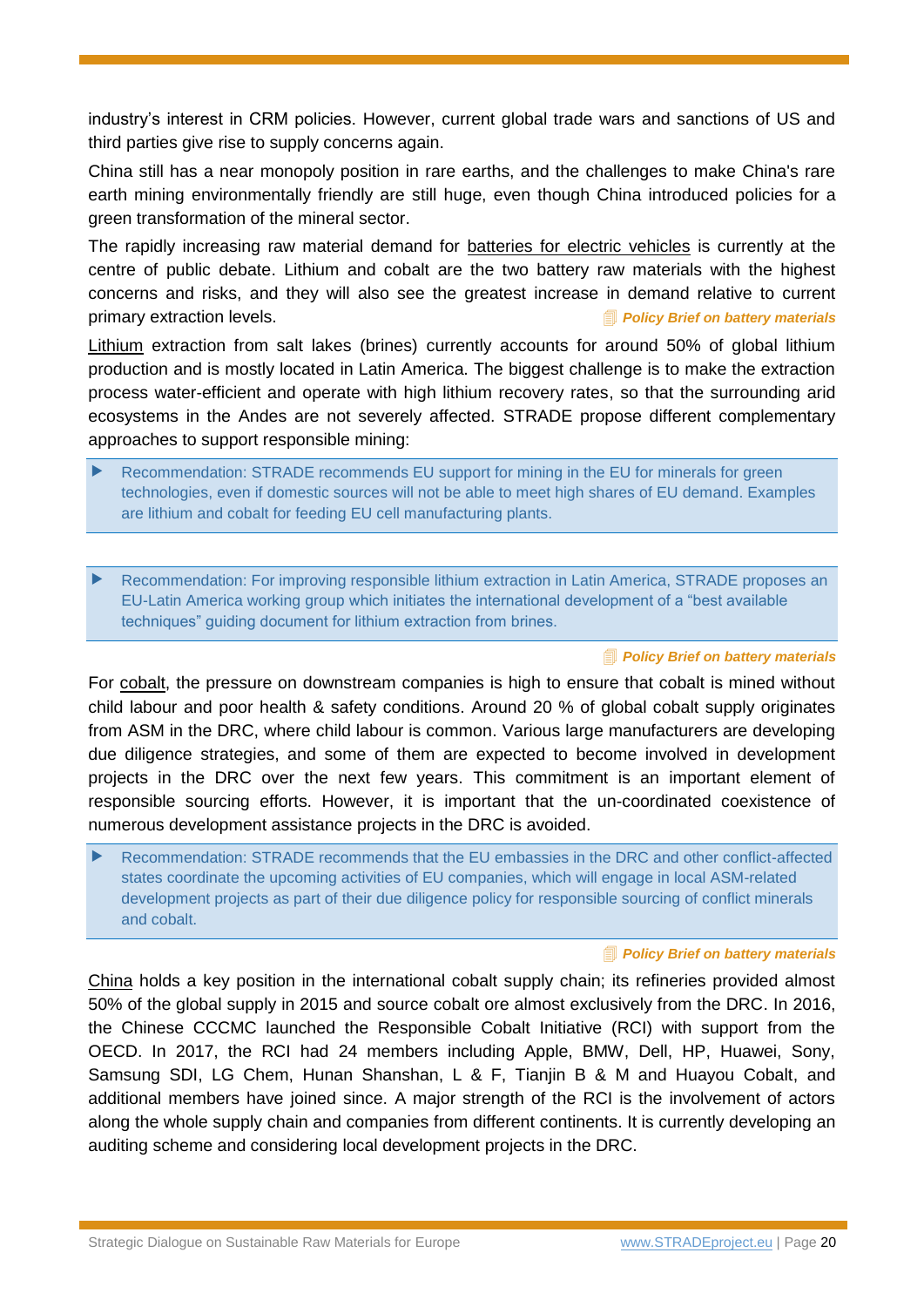Recommendation: STRADE recommends the EU to engage in dialogue with the Responsible Cobalt Initiative and support its successful implementation.

*[Policy Brief on China's approach towards responsible sourcing](http://www.stradeproject.eu/fileadmin/user_upload/pdf/STRADE_PB_03_2018_China_responsible_sourcing.pdf)*

#### <span id="page-20-0"></span>**16. How does the EU address selected environmental challenges (tailing dam management and legacy mines)?**

In the STRADE project, many important global social and ecological challenges were identified, but addressed to varying degrees. Priorities were, for example, economic contribution from mining, improving governance, supporting artisanal and small-scale mining, and dealing with conflict minerals. Many other important topics, e.g. relocation for LSM projects, were not explicitly deepened, but indirectly taken into account in the general debates on good governance. These different levels of detail do not suggest that some issues have priority over others or that they should necessarily be considered more important.

Two selected environmental issues that are good examples of major global challenges to be addressed through multilateral approaches, such as global platforms, are presented below.

#### *a) What is the state of play in preventing new tailing dam failures?*

Tailings deposits, which arise as waste fraction in the initial ore processing steps, often next to the mine-site, are stored in large ponds or dams known as Tailing Storage Facilities (TSF). Tailings dam failures are one of the most devastating environmental accidents. In Brazil, in November 2015, a tailings dam failure discharged more than 50 million cubic meters of sludge into the surrounding areas with devastating environmental consequences. This catastrophe is not a secluded case. The history of mining is paved with TSF failures similar to Brazil's. Between 2000 and 2009, six dam failures also occurred in European countries.

After mine closure, the tailings deposits often pose the threat of acid mine drainage and can contaminate groundwater and soil if no restraining systems are installed. New mines, which started operation after 2000, should principally follow best practice guidelines and legal requirements which were developed some 20 years ago and have been revised in recent years. However, as in other areas, implementation is lagging behind and still remains a critical issue. The problem has two dimensions. Badly managed tailing dams pose a great risk during operation, as well as leaving a harmful legacy after mine closure.

#### *[Policy Brief on environmental challenges](http://www.stradeproject.eu/fileadmin/user_upload/pdf/PolicyBrief_04-2016_Sep2016_FINAL.pdf)*

A  $2017$  UNEP study<sup>9</sup> claims that the increasing number and size of tailings dams around the globe magnifies the potential environmental, social and economic cost of catastrophic failures' impact and the risks and costs of perpetual management. These risks present a challenge for this generation, and if not addressed now, a debt we will leave to future generations. UNEP proposes to establish a UN Environment stakeholder forum to facilitate international strengthening of tailings dam regulation and recommends multiple actions in the fields of knowledge, technology, failure prevention and financial assurance.

Strategic Dialogue on Sustainable Raw Materials for Europe [www.STRADEproject.eu](http://www.stradeproject.eu/) | Page 21

 $\mathbf{q}$ <sup>9</sup> Roche, C., Thygesen, K., Baker, E. (Eds.) 2017. Mine Tailings Storage: Safety Is No Accident. A UNEP Rapid Response Assessment. UNEP and GRID-Arendal, [https://gridarendal-website](https://gridarendal-website-live.s3.amazonaws.com/production/documents/:s_document/371/original/RRA_MineTailings_lores.pdf?1510660693)[live.s3.amazonaws.com/production/documents/:s\\_document/371/original/RRA\\_MineTailings\\_lores.pdf?1510660693](https://gridarendal-website-live.s3.amazonaws.com/production/documents/:s_document/371/original/RRA_MineTailings_lores.pdf?1510660693)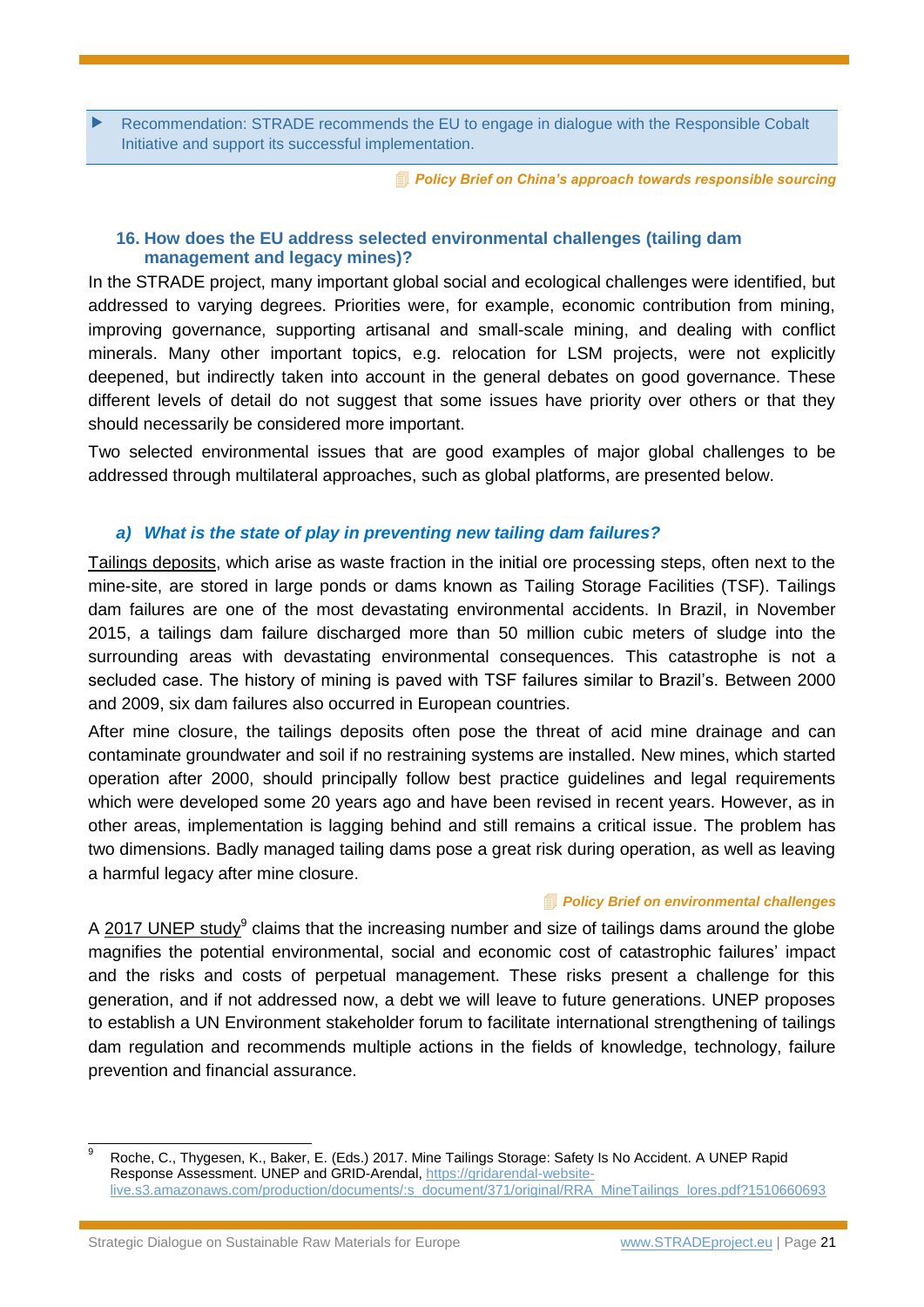Recommendation: STRADE affirms the need for supporting developing countries to ensure the availability of sufficient funding for sound tailings management and good rehabilitation performance. Further research needs to be carried out for how such funding or assurance can be provided.

 Recommendation: STRADE recommends to the EU to support the UNEP concept of a global platform to address and coordinate global action for safe tailing dam management.

> *[Policy Brief on environmental challenges](http://www.stradeproject.eu/fileadmin/user_upload/pdf/PolicyBrief_04-2016_Sep2016_FINAL.pdf) [Policy Brief on platforms for strategic dialogue](http://www.stradeproject.eu/fileadmin/user_upload/pdf/STRADE_PB07_D4-21_IRGA_Jul2017_FINAL.pdf)*

#### *b) What is the state of play in dealing with existing legacy mines?*

The legacy mine site mapping that has taken place in developing and emerging countries (e.g. in South Africa, Chile, Peru and Sub-Saharan countries) supports the assumption that the environmental challenges from legacy mine sites in developing countries are massive. Nevertheless, the current discussion about good international raw material governance and corresponding frameworks and sector programmes mainly focuses on active mines, including concepts for the post-mining phase. Less international attention is being paid to the issue of the many legacy and orphaned mine sites in developing countries from both LSM and ASM which are not being remediated due to a lack of financing sources and/or lack of know-how or inadequate inventories. Exceptions are some mines which are re-used for the recovery of secondary materials from old tailings. There are scattered rehabilitation projects which are carried out, supported or financed by various national and international institutions including Member States agencies<sup>10</sup>.

Despite individual projects on the topic and calls for international action, which were already expressed in  $2008<sup>11</sup>$ , there is still no broad-based international thematic programme that bundles the measures, develops an inventory and presents an action plan with priority areas.

 Recommendation: STRADE recognizes the importance of funding and technical assistance for mapping and rehabilitation efforts for legacy mines. The recommendation for the EU in partnership with other global leaders is to direct such assistance through an existing agency or institution which has the capacity to deal with these issues. Further evaluation has to be carried out to identify the suitable institution.

In addition to the focus on reducing environmental damage, such an inventory should also identify the potentials and benefits of remediation, taking into account various options for reuse. The recovery of valuable materials (e.g. secondary metals from old mine sites, which today, in contrast to previous years, are becoming economical due to the availability of improved technologies or increased raw material prices.), reuse for tourism, forestry or even agricultural purposes can be considered. Other important points are capacity building and know-how transfer with the aim of building up administrative and technical capacities in the countries concerned.

*[Policy Brief on environmental challenges](http://www.stradeproject.eu/fileadmin/user_upload/pdf/PolicyBrief_04-2016_Sep2016_FINAL.pdf)*

Strategic Dialogue on Sustainable Raw Materials for Europe [www.STRADEproject.eu](http://www.stradeproject.eu/) | Page 22

<sup>&</sup>lt;sup>10</sup> On the international level there are projects on legacy mines by GEF, UNEP, UNIDO, World Bank Group and others. These institutions focus on current mining projects, chemicals, waste or similar overarching topics, under which mine site rehabilitation is addressed among others.

<sup>&</sup>lt;sup>11</sup> In 2008 a roundtable on restoration of legacy sites was held with key global actors such as ICMM, IUCN, governments, private sector, and representatives of NGOs and recommended a global inventory, a risk assessment framework for prioritizing legacy sites and an international coordination. In the same year an IGF study also called for international action in this field, since developing countries need financial support to cope with the massive financial burden.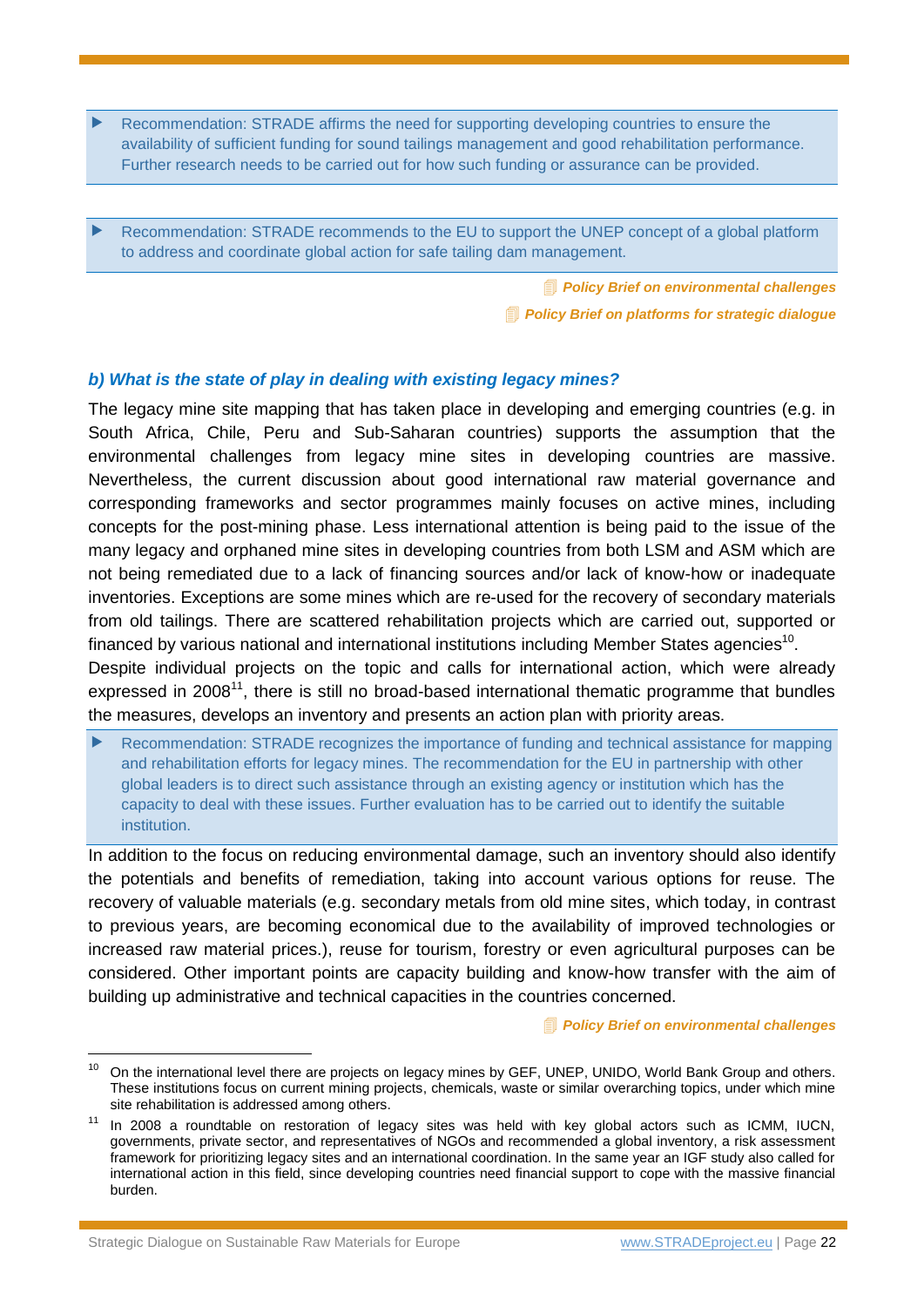#### <span id="page-22-0"></span>**17. What are the main conclusions in terms of EU action?**

The following paragraphs summarize the main STRADE recommendations for social and ecological issues in a highly aggregated form. Interested readers are referred to the final report, which presents these recommendations according to a similar structure, but also integrates the economic issues. More information can also be found in the other STRADE publications to which reference is made throughout this paper.

#### *A. EU mineral sector support*

STRADE highlights the importance of EU mining to maintain its international credibility in demanding global responsible mining and due to its local economic importance for specific regions. While some parallel EU funded research projects work on EU legislation and Member State-specific issues, STRADE adds international investors' perspective to the debate on how to increase EU mining and gives recommendations on a marketing and investment promotion strategy.

#### *B. International cooperation*

#### *a) Acknowledging partner sensitivities*

Prior to recommendations for action, STRADE would like to stress some basic findings on resource-rich partners' priorities which should be acknowledged for a fruitful dialogue with partners. For most resource-rich developing countries, the mineral sector is expected to serve as a major driver of economic growth and employment. Therefore, the EU must acknowledge that economic priorities may, at times, outweigh socio-environmental priorities for these countries and the EU should consider the different perspective in policy dialogues. This is particularly valid for Africa with the vision of the mining sector's strong contribution to building up the African industry and economy, including mineral processing value chains. The EU also has to acknowledge that its historical legacy has shaped the politics and the perceptions of many developing countries. Therefore, diplomatic engagement has to understand the legitimate desire of resource rich countries to use their natural resources as the catalyst to drive transformative, intergenerational social and economic development in the longer term.

#### *b) Continue and extend current actions and cooperation*

Today's engagement can build upon a large number of good best-practice standards for responsible mining. The current major challenge is their **implementation** which is frequently missing. Therefore, the highest priority must be given to supporting implementation.

STRADE acknowledges that already a lot of action has been carried out by the EU and/or Member States agencies. STRADE advises to have a close cooperation with these agencies and recommends to continue and to expand action, particularly in the fields of improving **international resource governance,** improving general governance in mining host countries, improving the **ASM sector**'s conditions, and **dialogue with China**. For the ASM sector with its high importance as source of employment in some regions, some specific recommendations are given for Africa and Latin America. However, the general recommendation is to integrate ASM in EU and Member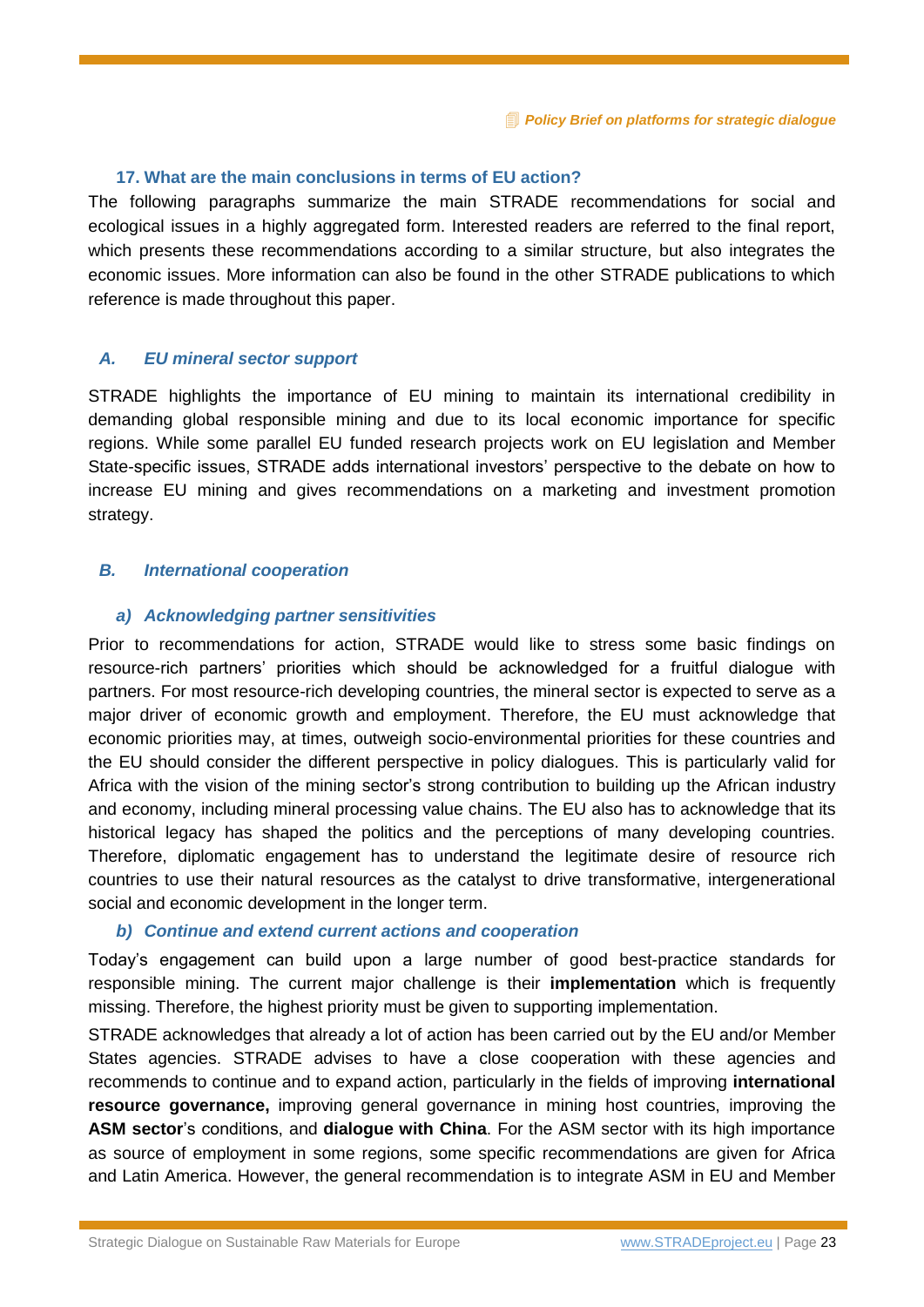States long-term rural development programmes and other programmes targeting wider economic growth and employment.

#### *c) Initiate new action under existing policies*

The EU should verify if it has sufficiently **strong in-house capacities** to support a wide variety of its mining-related actions, such as trade negotiations, diplomatic engagement, due diligence, international development assistance and investor promotion. This also applies to EU-embassies which must be aware of the important role of the mineral sector in many resource-rich countries. In near future, embassies should also coordinate upcoming activities of EU companies, which will engage in local ASM-related development projects as part of their due diligence efforts for responsible sourcing of conflict minerals and cobalt.

STRADE acknowledges the **CMR** as an important action since the EU currently is the only region which addresses conflict minerals with the target to reduce funding of armed groups committing human rights abuses. Since the real impact on the ground is not yet clear, STRADE recommends regularly repeated impact assessments of the CMR as a whole and for the underlying certification schemes as basis for future political adjustments and reactions. A detailed STRADE report on CMR gives further advice how the EU can support affected miners, particularly from the ASM sector, and EU downstream companies. Some of these issues are already in EC's pipelines and will be tackled in the next months.

In the field of **ASM**, STRADE recommends to continue and expand existing engagement, but also to take up new activities, e.g. in the conflict mineral regulation accompanying measures and Minamata Convention implementation (mercury reduction).

Currently, the practice of **responsible sourcing beyond conflict minerals** is still in a very early stage. EU and Member States should - besides continuing their engagement in governance support - also support EU businesses to implement responsible sourcing practices.

## *d) Further development of EU directives, policy documents and concepts*

For the **Raw Materials Initiative**, STRADE recommends revisiting und updating the RMI (Pillar 1 "Fair and sustainable supply of raw materials from global markets") by finding a more appropriate balance between measures to secure undistorted access to raw materials and acknowledging development partnerships.

For the **EU directive on non-financial reporting**, STRADE recommends to the EU to continue its review and, if appropriate and promising, to strengthen it by sharpening cross-sectoral reporting requirements on social and environmental risks in the supply chain.

STRADE principally acknowledges that a cross-sectoral approach to mandate **human rights and environmental due diligence** for companies' supply chains may be more effective than regulating every economic sector separately. Therefore, STRADE recommends that the EU explores the lessons-learnt from existing due diligence approaches from different sectors and from different countries in more detail. STRADE also recommends to the EU to support cross-sectoral **nonjudicial grievance mechanisms**, which also cover downstream buyer responsibilities. This includes continued support of the OECD´s non-judicial grievance mechanism. In addition, the EU should consider including the mandatory establishment of company in-house cross-supply chain grievance mechanisms in forthcoming human rights due diligence regulations.

STRADE identified some **financial topics** where new concepts need to be developed. Examples are: the development of responsible raw-material investment schemes, approaches for lowering certification costs for ASM miners, concepts for fair sharing of costs of certification and due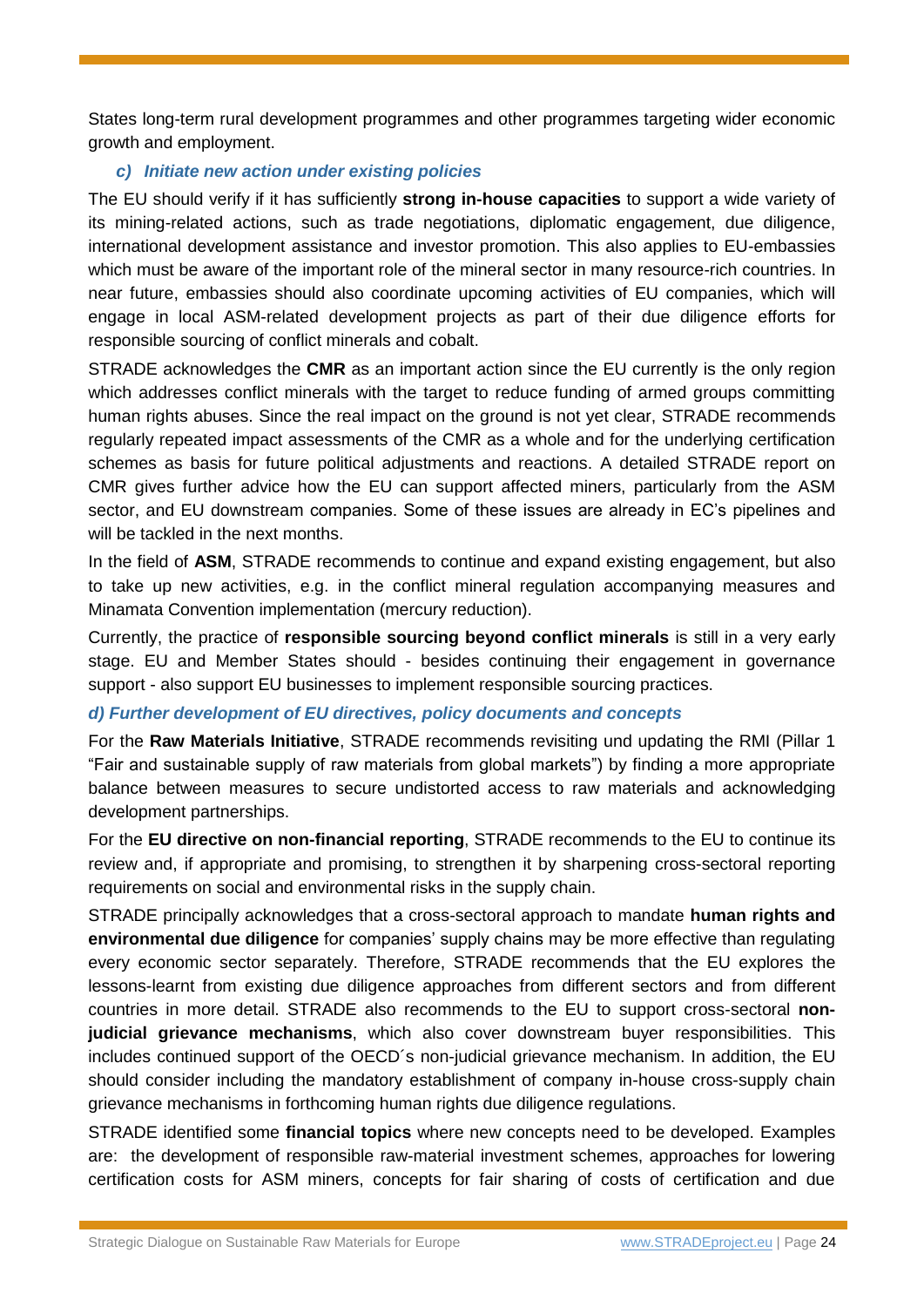diligence schemes along the supply chain, and frameworks for ensuring the availability of sufficient funding, e.g., through (mandatory) insurance schemes, for sound tailings management and good rehabilitation performance, including legacy mine site restoration, in developing countries.

## *e) New dialogues and first steps*

Given **China's importance** as a source of semi-refined and refined mineral products for the EU, and China's action towards responsible supply chain management, it has become an important and influential partner in some international dialogues. It is essential to continue and extend this dialogue despite the challenges such as language barriers, different economic and political systems, different transparency approaches, lack of information and cultural differences.

STRADE is sceptical whether a new central institution for global resource governance will be able to effectively advance responsible mining. Alternatively, **solution-oriented platforms**, e.g., forums for specific issues, are possible approaches. One example is the UNEP proposal for a forum on safe tailings dam management which should also deal with the creation of effective funding and assurance schemes where they are not yet established. Another pressing topic calling for a global platform is legacy mines. With a view to battery raw materials, STRADE proposes an EU-Latin America working group, which initiates the international development of a "best available techniques" guiding document for lithium extraction from brines for improving responsible lithium extraction in Latin America.

Considering the many pros and cons of developing a globally accepted responsible mining standard, STRADE recommends the EU to initiate a forward-looking international dialogue which builds bridges by jointly developing an **international non-binding standard**. Even without a legally binding effect, such a process would have a high political value, particularly in deepening the North-South and West-East cooperation and to sending a signal in the wake of the nationalism that is currently widespread.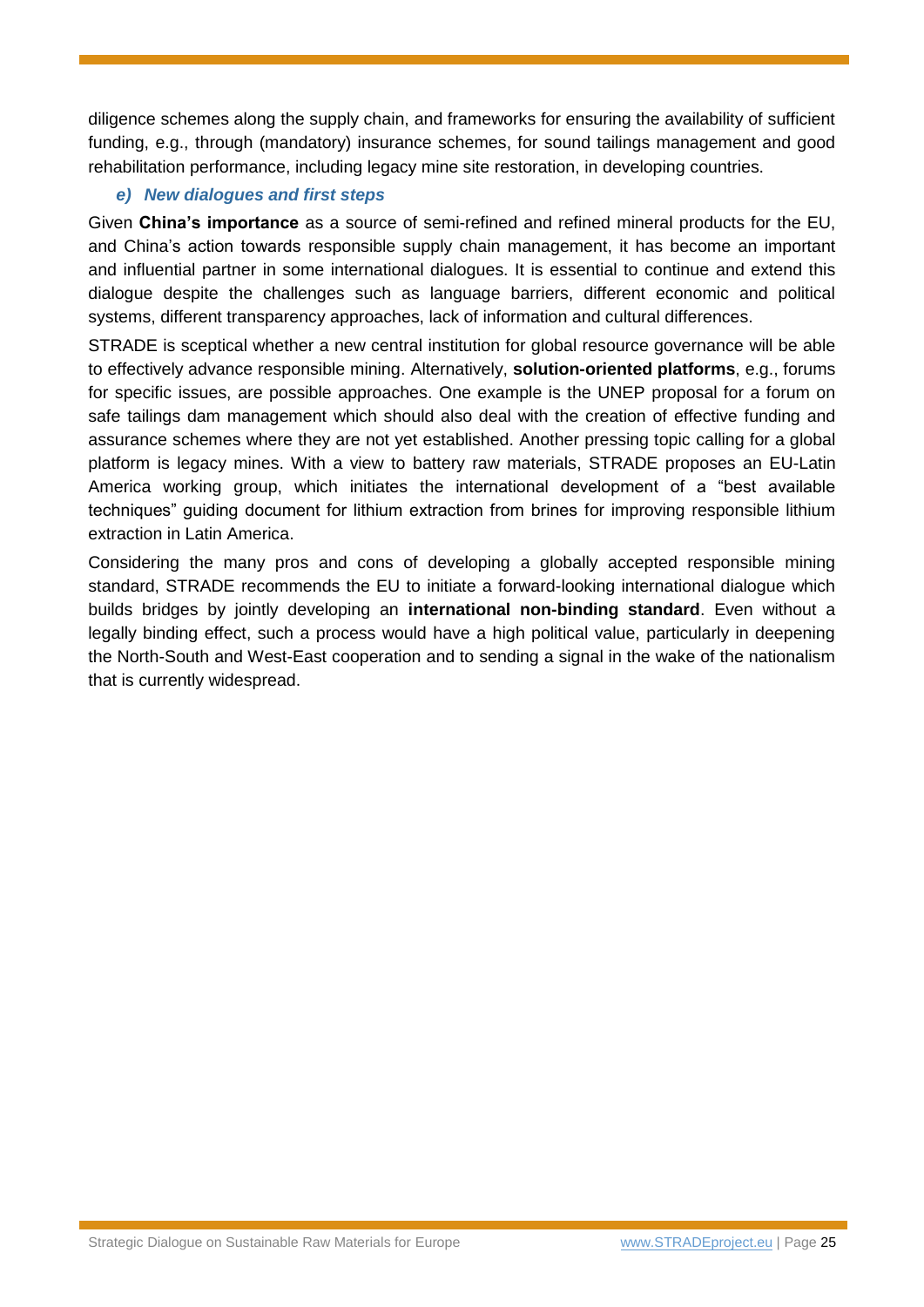## **List of referenced STRADE reports and policy briefs**

- [Policy Brief 02/2017](http://www.stradeproject.eu/fileadmin/user_upload/pdf/STRADEPolBrf_02-2017_RawMaterialFlows_Mar2017_FINAL.pdf) *EU raw material import flows - acknowledging non-EU environmental and social footprints* (February 2017) by Doris Schüler, Stefanie Degreif, Peter Dolega, Diana Hay, Andreas Manhart, and Matthias Buchert (Oeko-Institut e.V.)
- [Policy Brief 05/2016](http://www.stradeproject.eu/fileadmin/user_upload/pdf/PolicyBrief_05-2016_Oct2016_FINAL.pdf) *Outlining Socio-Economic Challenges in the Non-Fuel Mining Sector*  (October 2016) by Doris Schüler, Christoph Brunn, Martin Gsell and Andreas Manhart (Oeko-Institut e.V.)
- [Policy Brief 04/2016](http://www.stradeproject.eu/fileadmin/user_upload/pdf/PolicyBrief_04-2016_Sep2016_FINAL.pdf) *Outlining Environmental Challenges in the Non-Fuel Mining Sector* (22 September 2016) by Peter Dolega, Stefanie Degreif, Matthias Buchert, Doris Schüler (Oeko-Institut e.V.) and reviewed by Jan Kosmol (German Environment Agency)
- [Report 02/2017](http://www.stradeproject.eu/fileadmin/user_upload/pdf/STRADE_Rpt_D3-03_EU-RawMat_May2017_FINAL.pdf) *European Union and Raw Material Engagements with Developing Countries - A Review* (February 2017) by Masuma Farooki, David Humphreys, Alexander Malden and Laura Cramphorn (SNL Financial Ltd)
- [Policy Brief 09/2016](http://www.stradeproject.eu/fileadmin/user_upload/pdf/PolicyBrief_09-2016_Dec2016_FINAL.pdf) *Voluntary initiatives in the mining sector and their principles and criteria on socio-economic sustainability* (December 2016) by Doris Schüler, Stefanie Degreif, Peter Dolega, Andreas Manhart (Oeko-Institut e.V.)
- [Policy Brief 07/2016](http://www.stradeproject.eu/fileadmin/user_upload/pdf/STRADE_PB_07_OEI_Nov.2016.pdf) *Voluntary initiatives in the mining sector and their principles and criteria on environmental sustainability* (November 2016) by Doris Schüler, Stefanie Degreif, Peter Dolega, Matthias Buchert (Oeko-Institut e.V.) and reviewed by Gudrun Franken (Federal Institute for Geosciences and Natural Resources, Germany)
- [Policy Brief 03/2018](http://www.stradeproject.eu/fileadmin/user_upload/pdf/STRADE_PB_03_2018_China_responsible_sourcing.pdf) *China's approach towards responsible sourcing* (March 2018) by Peter Dolega & Doris Schüler (Oeko-Institut e.V.)
- [Policy Brief 01/2017](http://www.stradeproject.eu/fileadmin/user_upload/pdf/PolicyBrief_01-2017_Feb2017_FINAL.pdf) *Minerals and metals from non-EU countries - Europe's role and responsibility for positive change in industry supply chains* (February 2017) by Andreas Manhart, Martin Gsell, Diana Hay, Doris Schüler (Oeko Institut e.V.)
- [Report 03/2018](http://www.stradeproject.eu/fileadmin/user_upload/pdf/STRADE_Report_D4.19_Due_Diligence_Certification.pdf) *Successful implementation of conflict mineral certification and due diligence schemes and the European Union's role: lessons learned for responsible mineral supply* (July 2018) by Nicolas Eslava (Projekt-Consult GmbH)
- [Report 05/2018](http://www.stradeproject.eu/index.php?id=43) *Supporting the EU Mineral Sector – Capitalising on EU strengths through an investment promotion strategy* (October 2018) by Masuma Farooki (Mine Hutte), Chris Hinde and Anton Lof
- [Report 06/2018](http://www.stradeproject.eu/index.php?id=43) *EU cooperation strategy with resource-rich developing and emerging countries* (October 2018) by Johanna Carstens, Viviana Lozano, Nicolas Eslava, Jürgen Runge, Diderot Nguepjouo
- **[Policy Brief 07/2017](http://www.stradeproject.eu/fileadmin/user_upload/pdf/STRADE_PB07_D4-21_IRGA_Jul2017_FINAL.pdf)** *Platforms for strategic dialogue: a possible way forward (July 2017) by* David Humphreys, Ana Elizabeth Bastida (CEPMLP, University of Dundee) and Andreas Hermann (Oeko-Institut e.V.)
- [Policy Brief 09/2017](http://www.stradeproject.eu/fileadmin/user_upload/pdf/STRADE_PB09-2017_ASM_and_EU-cooperation.pdf) *The artisinal and small-scale mining (ASM) sector and its importance for EU cooperation with resource-rich developing and emerging countries (November 2017)* by Johanna Carstens (Projekt-Consult GmbH)
- [Policy Brief 01/2018](http://www.stradeproject.eu/fileadmin/user_upload/pdf/STRADE_PB_01-2018_Holding_European_businesses_responsible.pdf) *Holding European businesses responsible - what role for the EU and member states to govern business conduct in third countries?* (January 2018) by Cara-Sophie Scherf, Nele Kampffmeyer, Andreas Hermann (Oeko-Institut e.V.)
- [Policy Brief 06/2018](http://www.stradeproject.eu/fileadmin/user_upload/pdf/STRADE_PB_Li_Co_EMobility.pdf) *Social, economic and environmental challenges in primary lithium and cobalt sourcing for the rapidly increasing electric mobility sector* (July 2018) by Doris Schüler, Peter Dolega, Stefanie Degreif (Oeko-Institut e.V.)